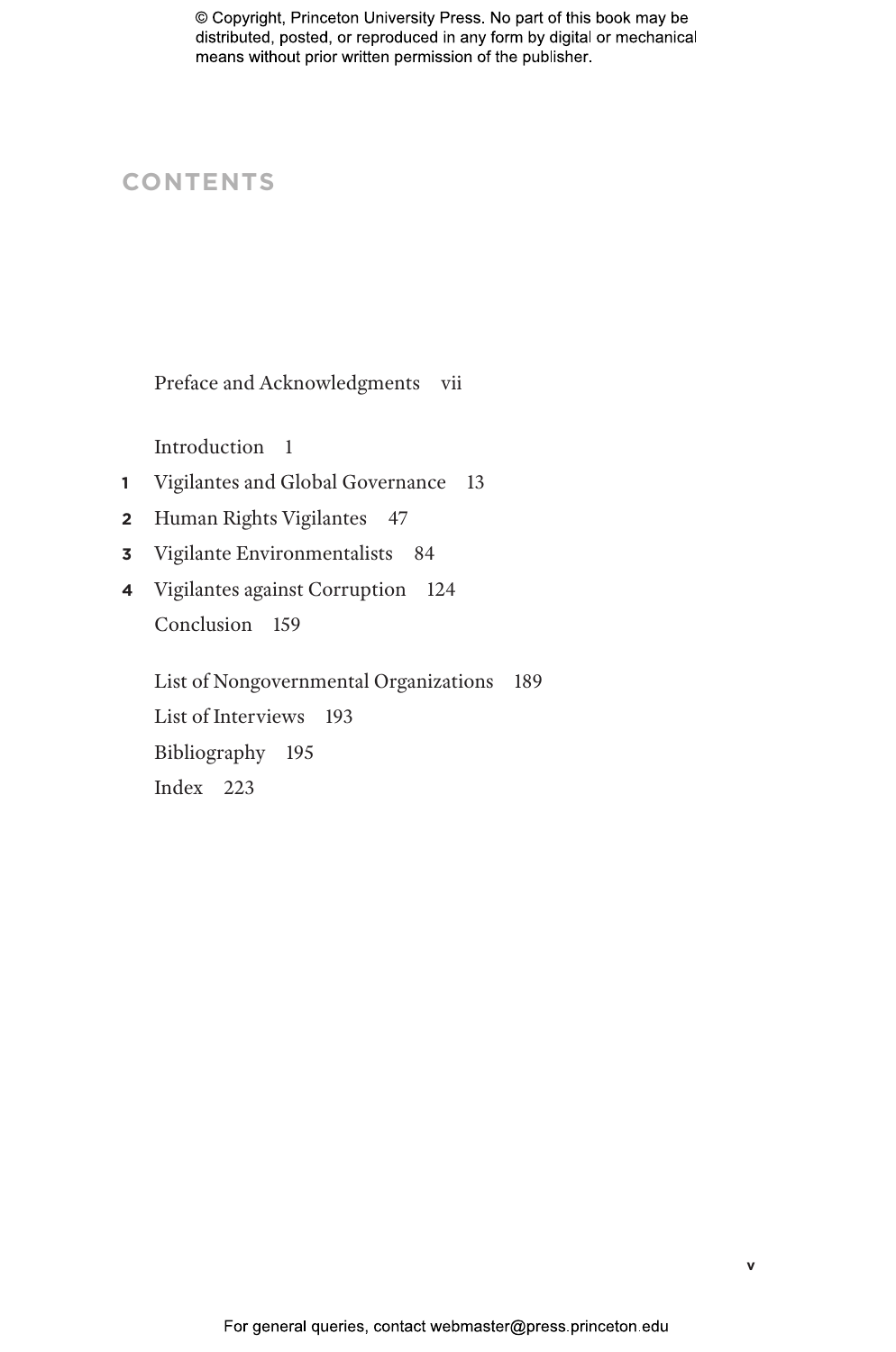# **Introduction**

In April 2015, three crew members from the *Bob Barker*, a ship operated by the environmental group Sea Shepherd Conservation Society, clambered aboard a sinking vessel, the *Thunder*, to collect proof of its illegal fishing. As the ship sank, activists hastily grabbed crucial evidence (including the captain's logbooks, a computer, mobile phones, charts, and a decomposing 200-pound toothfish) which they handed over to Interpol.<sup>1</sup> The sinking of the *Thunder*—a renegade trawler on Interpol's most-wanted list since 2013 ended a 110-day-long pursuit, during which environmental activists chased the outlaw fishing boat for more than 10,000 nautical miles before prompting its captain to scuttle his ship.2 Once the *Thunder* began to sink, its crew were rescued by Sea Shepherd activists and escorted to shore, where they were met by local police. Based on evidence submitted by Sea Shepherd, the captain and senior crew members were tried and convicted on charges tied to illegal fishing.

In October 2017 Teodorin Obiang, son and heir apparent to the president of the oil-rich West African republic of Equatorial Guinea, was convicted of multiple corruption and money-laundering offences by a French court. Obiang had used the proceeds of his corruption to go on a massive spending spree, including a \$120 million Paris mansion, a \$120 million yacht, a \$38 million private jet, \$20 million at Yves Saint Laurent's estate auction, \$5 million on watches, and \$1.8 million worth of Michael Jackson memorabilia,

<sup>1.</sup> See Urbina 2015; Hune 2015.

<sup>2.</sup> Milman 2015.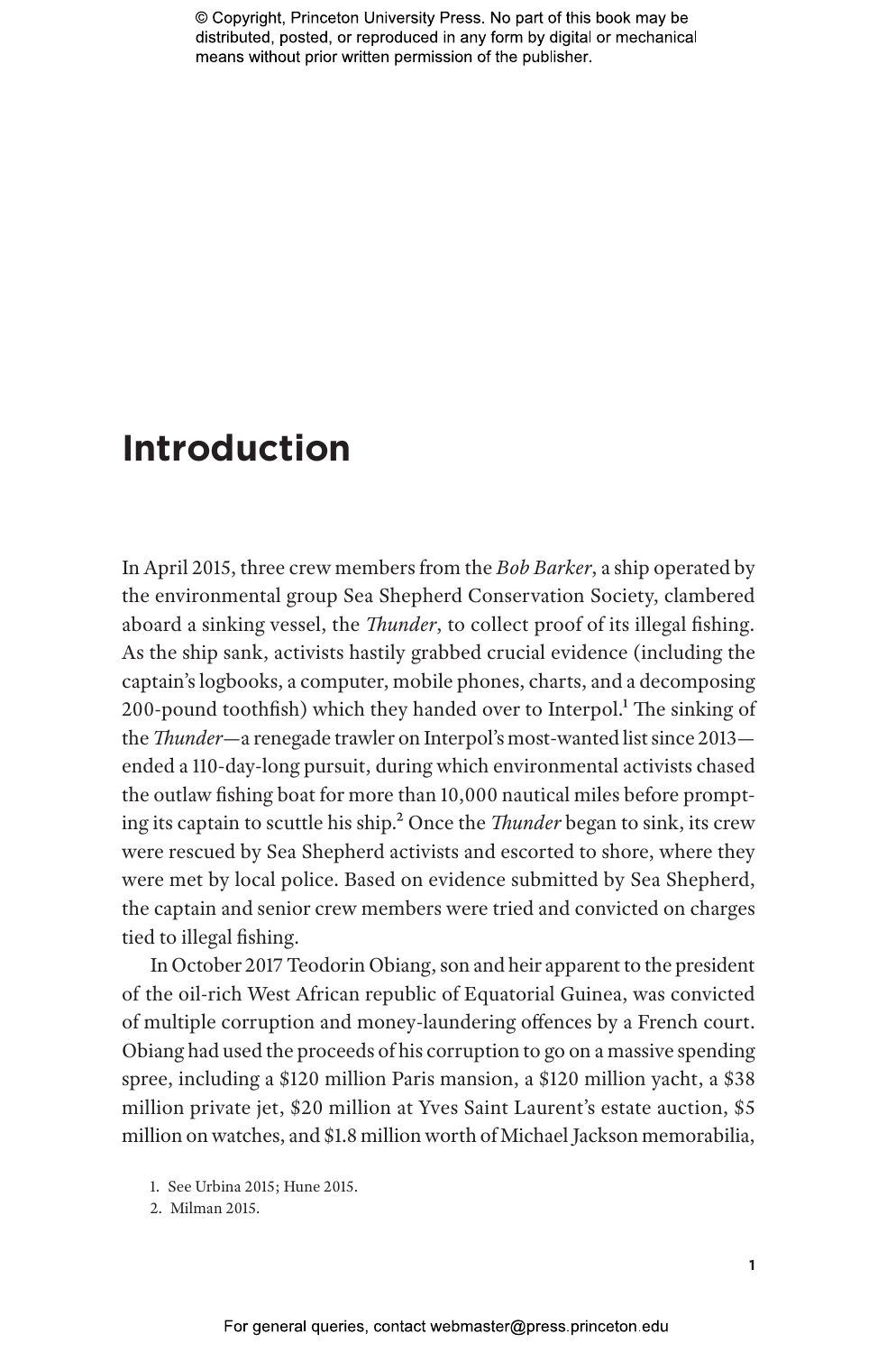### **2** Introduction

including a \$275,000 white crystal-studded glove from the 'Bad' tour—wildly exceeding his \$80,000 official annual salary.<sup>3</sup> A group of NGOs in France, Spain, and the United States first followed the money trail to amass proof of Obiang's looting, and then successfully prosecuted him for corruption and embezzlement in a French court, leading to the confiscation of the mansion and a fleet of luxury cars. They did so in the teeth of opposition from the French and Equatorial Guinean governments, both of which repeatedly tried to sabotage the case.

These examples are far from unique. Whether it is environmental activists intervening to halt illegal fishing or confiscate poached wildlife, anticorruption campaigners tracing dirty money, or human rights groups prosecuting torturers, nongovernmental organizations (NGOs) are increasingly taking justice into their own hands in compelling compliance with international law. In doing so, they are not lobbying, seeking to persuade or shame targeted actors to abide by international rules; they are intervening directly often as what controversially might be called vigilantes.<sup>4</sup> Working from such examples, this book focuses on the growing, but so far neglected, role of NGOs as independent enforcers of international law.

Over the last few decades, more and more NGOs have moved beyond a focus on educating, socializing, and pressuring states to act to instead take direct action aimed at enforcing international laws. Although some of the tools used by these groups—patrolling and surveillance to document criminal conduct, gathering and supplying evidence to police and public prosecutors, and filing cases before national and international courts—may seem familiar, the significance and combined effects of these actions cannot be meaningfully understood as just some passive process of monitoring. When NGOs independently identify, investigate, and pursue suspected criminal actors, bring unsolicited proof of wrong-doing to state police and public prosecutors, and then, if public agents decline to act, pursue criminals through private prosecutions, they are not acting merely as passive monitors or as hired guns for states. When the same NGOs bring legal cases against governments for breach of international human rights and environmental obligations these NGOs cannot meaningfully be seen to act as deputies or delegates of governments. Rather, they are assuming the role of autonomous enforcers of justice, perhaps even vigilantes.

<sup>3.</sup> United States of America vs. One White Crystal-Covered Bad Tour Glove, U.S. Department of Justice In Rem prosecution, Central District of California, 13 October 2011; Sharman 2017: 4.

<sup>4.</sup> For a discussion of how we define and use the term 'vigilante', see the book's preface.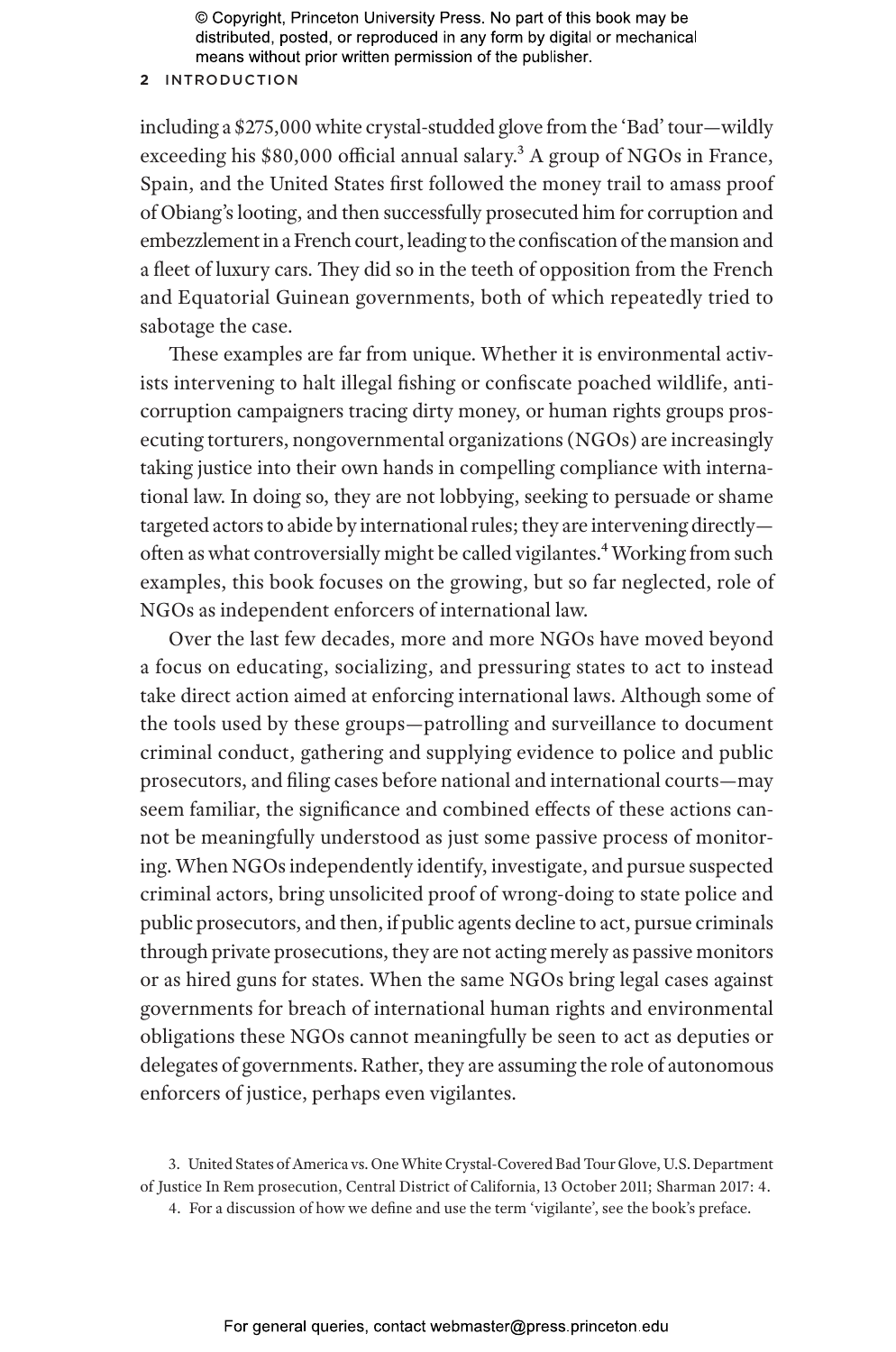### Introduction **3**

At the heart of this book is a proposition that international enforcement by NGOs can be understood within a broader concept of transnational authority which treats states and nonstate actors as co-authors and joint suppliers of global governance. Although much has been written about global governance, observers have been largely blind to the widening pluralization and privatization of international law enforcement. This is due to an overly formalistic conception of law enforcement which holds that actions aimed to compel compliance with the law only qualify as law enforcement if carried out by state authorities, thus ruling out nonstate enforcement by definitional fiat. This narrow perspective limits our understanding and misses the growing reach and importance of transnational enforcement. Consider an analogy.

Imagine that we insist, on formal grounds, that firefighting is officially done only by firefighters. Therefore, when people who are not employed by the fire brigade don a helmet and put out a fire in a burning house, they are not really *firefighting*. Without official credentials, they are doing something that is functionally the same as firefighting, with the same results, but that nevertheless does not count as such. To our mind, this approach is unduly formalistic and restrictive, as it prevents us from recognizing firefighting as a *practice* rather than merely a formal concept. As we seek to demonstrate in this book, as a matter of fact, or practice, actors other than states are increasingly enforcing international laws. Our goal is to explain what drives this phenomenon and to consider its consequences for world politics.

As we discuss in chapter 1, we view enforcement as compelling compliance with international law by helping to hold transgressors to account. This includes a spectrum of activities from surveillance, investigation, and evidence gathering to litigation, prosecution, and interdiction. In focusing on the role of nonstate actors in international law enforcement, our narrative both challenges and expands existing accounts of the pluralization of global politics. Since the 1970s, scholars working from a variety of perspectives have emphasized the growing multiplicity of global actors and voices as human rights activists, environmentalists, religious societies, scientific bodies, banks, and international corporations have taken on political roles once reserved for state representatives.5 A large literature has discussed how NGOs pressure and socialize governments into making and enforcing

<sup>5.</sup> Keohane and Nye 1977; Rosenau and Czempiel 1992; Barnett and Duvall 2005; Avant, Finnemore, and Sell 2010.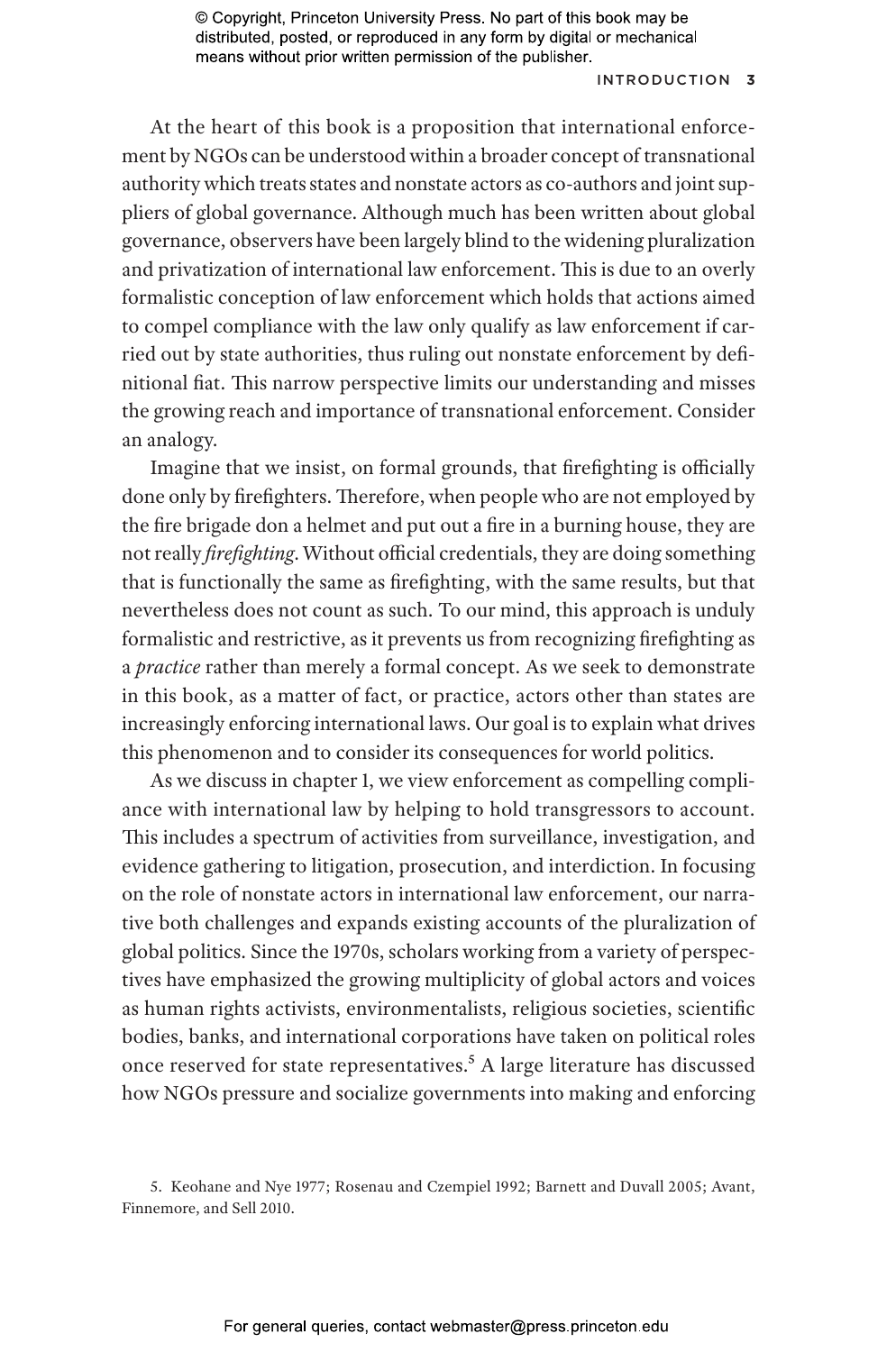### **4** Introduction

international rules.<sup>6</sup> Others have considered how NGOs assist states in implementing rules as contracted agents of governments or as intermediary actors 'orchestrated' by international organizations.<sup>7</sup> Still other work has focused on the rise of transnational regulation in the form of voluntary standards and codes of conduct, created and implemented by private actors.<sup>8</sup> Yet there has been little attention to NGOs working in an enforcement role. To the extent that NGOs are recognized as participants in monitoring, investigating, and prosecuting international crime, their role is mostly portrayed as contracted monitors acting at the direction of others or as neutral suppliers of information.<sup>9</sup> This portrayal, we argue, either misses or mischaracterizes a large spectrum of NGO activities.

# **Questions and Answers**

Our analysis is devoted to answering two main questions. First, why have we seen the recent rise of independent nonstate enforcement at the international level? Second, why do some NGOs embrace enforcement, while others stick with more traditional strategies of advocacy or delivering services for governments? To answer these questions, this book explores how and under what conditions transnational enforcement has developed across three domains of global politics: human rights, environmental protection, and the fight against corruption.

In the longer historical view, private law enforcement has been the rule rather than the exception. Britain was the first country to develop a professional police force in 1829. Here and in other countries, except for crimes directly against the state (e.g., treason or failure to pay taxes), criminal and civil justice alike were previously handled either on a do-it-yourself basis or by for-profit actors like bounty hunters. In this sense, having a range of enforcers of domestic law apart from state agencies is not new. Likewise transnational law enforcement is not entirely a recent phenomenon. During the nineteenth century, international courts for the suppression of the

6. Risse-Kappen 1995; Meyer et al. 1997; Keck and Sikkink 1998; Finnemore and Sikkink 1998; Price 1998; Florini 2000; Hafner-Burton 2008; Neumann and Sending 2010; Carpenter 2011; Peterson, Murdie, and Asal 2018.

- 7. Abbott and Snidal 2010; Abbott et al. 2015; Hale and Roger 2014; Tallberg 2015.
- 8. Biersteker and Hall 2002; Cutler 2002; Pattberg 2005; Lake 2010.

9. McCubbins and Schwartz 1984 developed the concept of 'fire brigade monitoring' as opposed to 'police patrols' to explain the prevalence of third-party monitoring as a means of congressional oversight.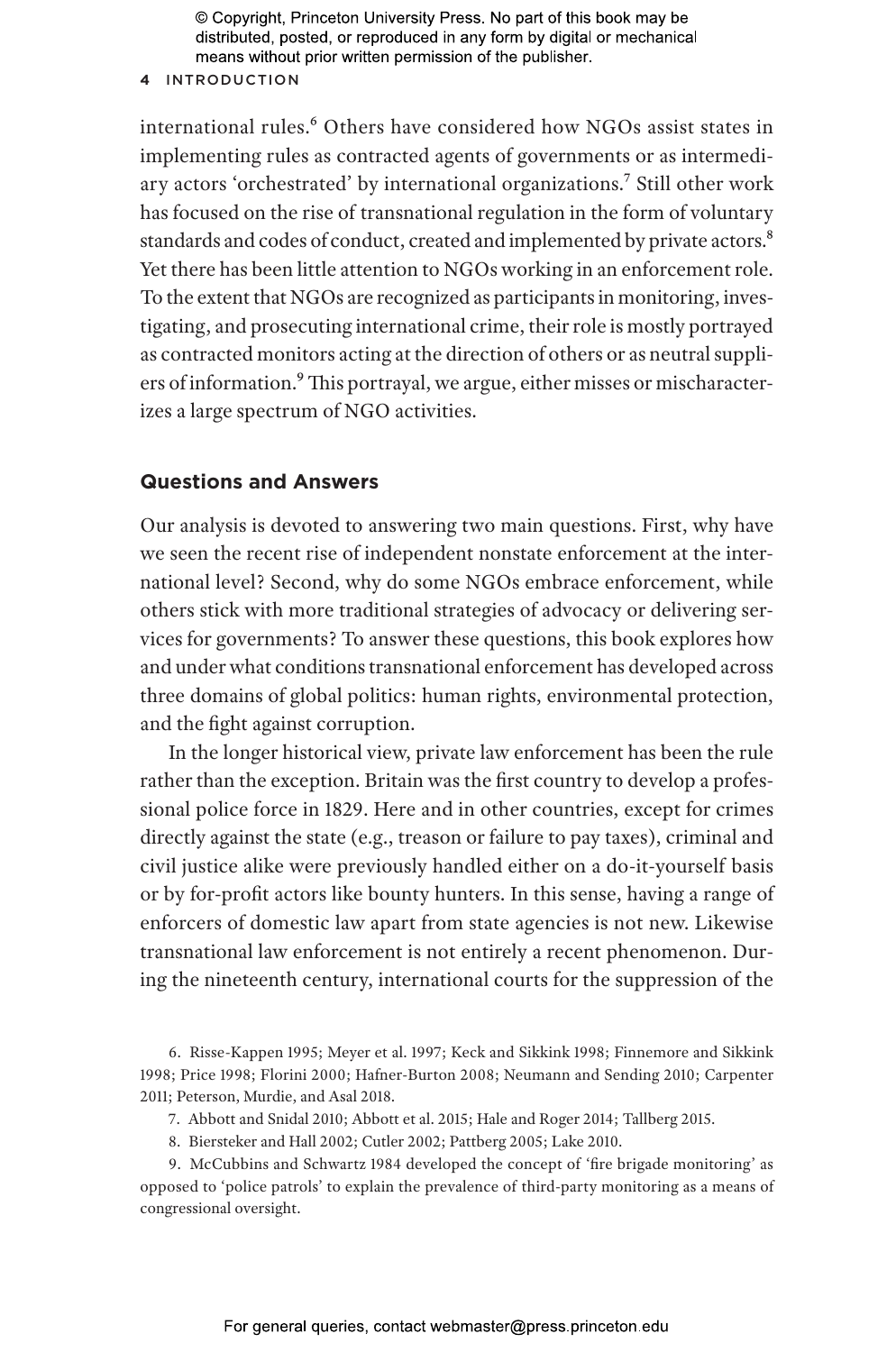### Introduction **5**

slave trade heard cases against slave-trading vessels—some brought by private groups<sup>10</sup>—and claims commissions adjudicated private litigant disputes arising out of war.<sup>11</sup> However, the number and scope of such cases were limited. As we illustrate in the chapters to follow, within each of the three policy domains analyzed in this book, nonstate enforcement has grown in magnitude, variety, and sophistication and has become increasingly crossboundary in scope. As such, transnational enforcement is a novel phenomenon that demands further attention.

In explaining the recent growth in private international law enforcement, we present an argument which focuses on changing demand and supply conditions wrought by legal and technological innovation, as well as by interorganizational dynamics. Starting with demand, the number and scope of international treaties and agreements have grown exponentially in recent decades. From human rights to endangered species, from election monitoring to money laundering, and from arms control to financial accounting standards, most policy issues are today subject to multiple transborder agreements.<sup>12</sup> However, enforcement has tended to lag behind; international agreements to safeguard the environment, protect human rights, and combat cross-border corruption often amount to little more than a dead letter. The continuing expansion of international law, along with states' limited capacity (and inclination) to police and enforce international agreements, has produced what we call an 'enforcement gap'.<sup>13</sup> In turn, this gap has created new demand for nonstate enforcers to step into the breach.

Alongside growing demand triggered by a widening enforcement gap, we point to supply-side factors which have enabled enforcement by transnational actors. In order to contribute to international enforcement, NGOs must have access to effective tools for surveillance, investigation, and, ultimately, intervention. Here technological advances have greatly enhanced the ability of nonstate actors to contribute to enforcement through independent monitoring and investigation. In particular, the diffusion of massive computing power, the availability of satellite imagery, drones, Geographic Information Systems, digital sensors, and vast data leaks from Wikileaks to the Panama Papers have produced a step change in the armoury available to transnational enforcers. NGOs now have access to sophisticated data-gathering and data-analysis techniques which were once the exclusive

- 10. Martinez 2008.
- 11. Steinitz 2019.
- 12. Alter and Meunier 2009.
- 13. See also Nurse 2013.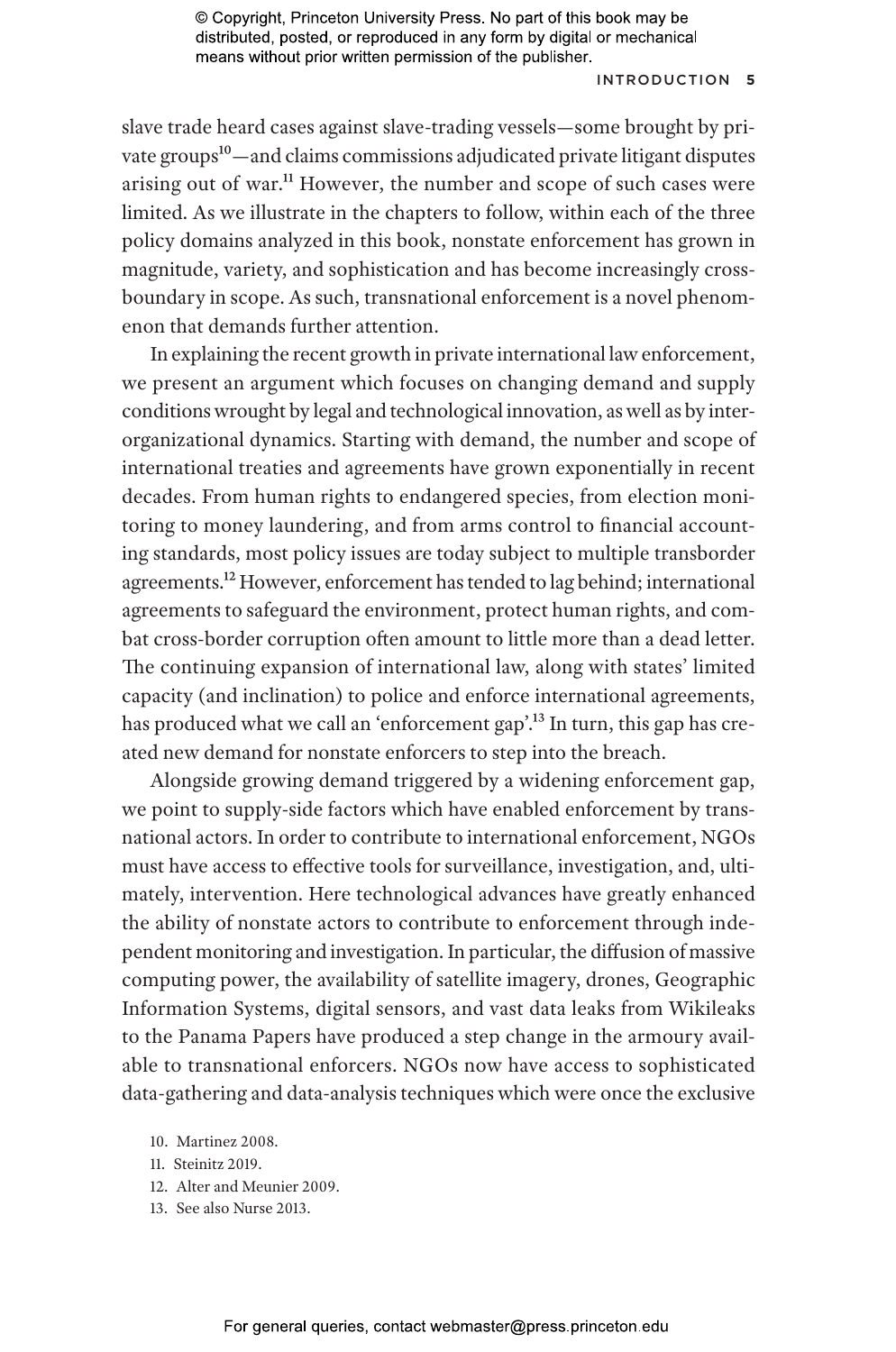### **6** Introduction

preserve of state militaries and intelligence agencies. As a result, we see these groups uncovering mass graves, surveilling wildlife poachers, and forensically following trails of dirty money.

A second supply-side factor relates to changes in law. Not only are there more laws governing global issues, but avenues of access for nonstate actors to the international judicial system have also multiplied and widened. The past few decades have witnessed a substantial increase in international dispute settlement institutions: human rights courts, administrative tribunals, arbitrational tribunals, and internationalized criminal courts, among others.14 At the same time, many national constitutions and regional treaties have widened participation rights for NGOs, granting rights to intervene on behalf of third parties or the general 'public interest'. The multiplication of legal frameworks and judicial bodies has led many legal scholars to express concern about 'fragmentation' of international law. Critics worry about forum-shopping by litigants, rivalry among judiciaries with overlapping jurisdiction, and conflicting application of law which threatens to undermine the coherence of the international legal system.<sup>15</sup> Yet for many NGOs these developments have also had an empowering effect in making the international judicial system more open to strategic litigation and allowing activists to select legal venues hospitable to their claims. As a result, it is increasingly common to see NGOs engage in parallel litigation whereby they bring the same case(s) to different courts and base their claims on both national and international law across different substantive domains—for example, human rights and environmental law.

### **Organizational Competition and the NGO Scramble**

Beyond changing demand and supply factors stimulated by broad legal and technological changes, our third postulated driver of transnational enforcement focuses on relationships among NGOs themselves.<sup>16</sup> One of the most remarkable recent trends in global politics is the explosive growth in international NGOs. Bush and Hadden put the number of legally constituted international NGOs at around sixty thousand in 2012—a fivefold increase from the 1980s.<sup>17</sup> In fact, these are only the larger groups which are suf-

15. Guilluame 2001; Benvenisti and Downs 2007; Alter and Meunier 2009.

16. Cooley and Ron (2002) coined the term 'NGO scramble' to capture increasingly competitive relations among a growing NGO population.

17. Bush and Hadden 2019.

<sup>14.</sup> Alter 2011a.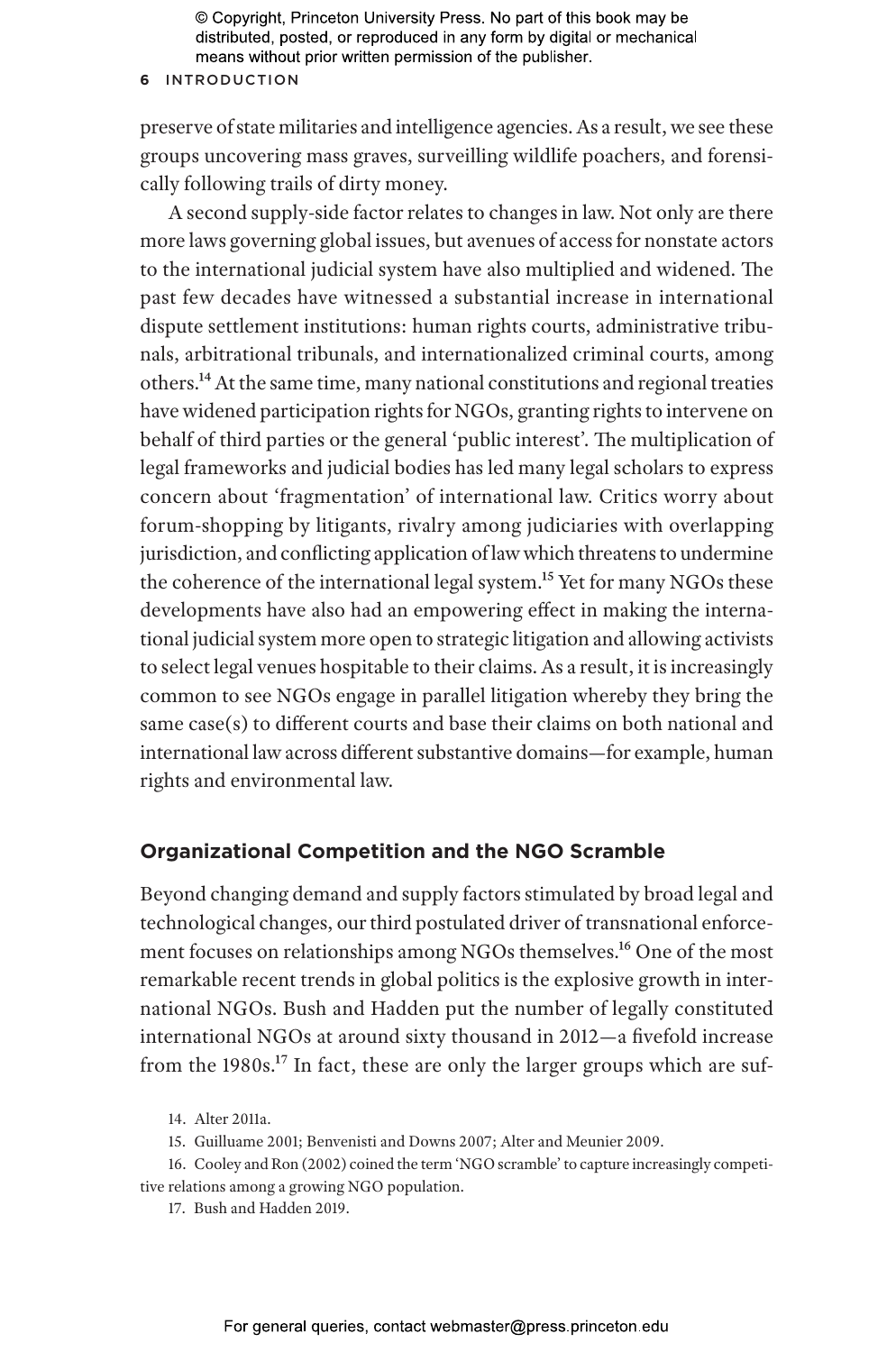### Introduction **7**

ficiently established to be recorded in official databases. The actual total is therefore probably closer to six figures. This staggering population growth has intensified competition for scarce resources, such as public funding and political and media attention. The NGO representatives we interviewed for this book repeatedly spoke of having to seek out or create their own particular niche to differentiate themselves from competitors. The result has been increasing strategic and tactical innovation, differentiation, and experimentation with new ideas, along with heightened receptiveness to the need for organizational learning and adaptation.

In a competitive environment which encourages differentiation, why do some NGOs embrace enforcement while others stick to more traditional approaches such as lobbying governments to pass new legislation or assisting state-led policy implementation? In explaining this pattern, we point to intrinsic characteristics of NGOs which can make it less costly for some to engage in enforcement, and to patterns of learning. As 'instrumentally principled' actors, that is, actors driven by competitive market incentives as well as by principled commitment to particular causes,<sup>18</sup> NGOs tend to favour strategies that enhance organizational growth and survival. Yet NGOs cannot endlessly re-invent themselves. Strategic flexibility is often tightly circumscribed by prior organizational legacies and pre-existing resources. We find that groups that have invested heavily in gaining privileged access to policy-makers, or in building strong ties to corporate actors, are often reluctant to adopt confrontational or risky strategies like enforcement. In contrast, groups are more likely to engage in enforcement if they lack secure access to policy-makers and/or define themselves as outsiders in opposition to 'mainstream' advocacy groups.

An important determinant of NGO strategy is money. Over the past three to four decades, major NGOs such as Amnesty International, Greenpeace, Transparency International, and World Vision have vastly increased their financial resources and, as a result, public profiles.19 Starting from humble beginnings, such NGOs today have multimillion-dollar budgets, sprawling global bureaucracies, and extensive ties to state and corporate actors which sometimes limit what they are willing to say or do publicly and lead them to favour moderate strategies so as not to alienate supporters.<sup>20</sup> The increasing concentration of financial resources, lobbying power, and media attention

- 19. Thrall, Stecula, and Sweet 2014.
- 20. Stroup and Wong 2017; Zelko 2013: 316.

<sup>18.</sup> Cooley and Ron 2002; Bob 2005; Mitchell and Schmitz 2014.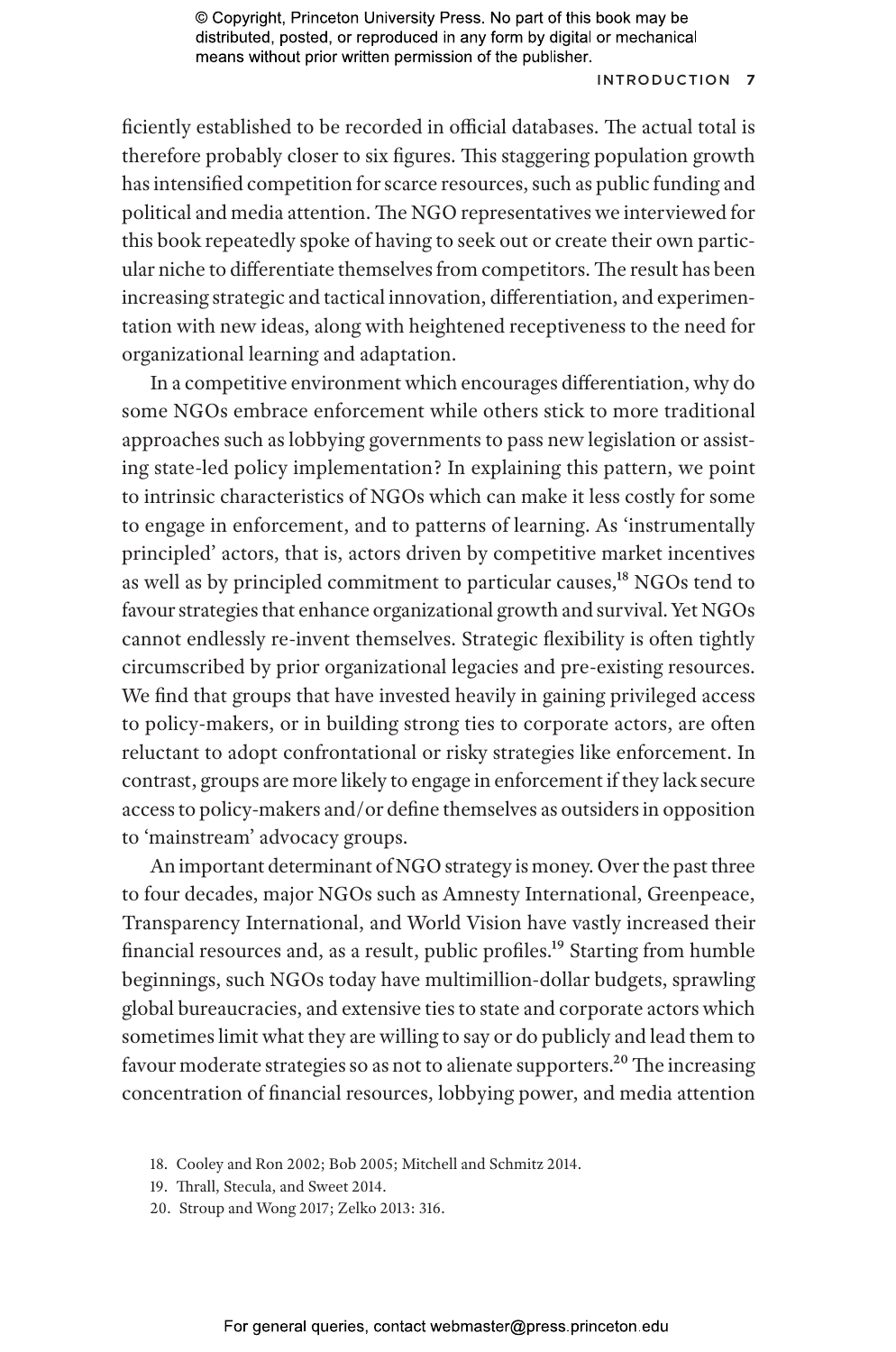### **8** Introduction

among a small cluster of large, mainstream global advocacy organizations has reduced the resource space in which other NGOs can operate. In turn, this trend has created incentives to adopt more aggressive strategies, such as enforcement, which are often cheaper to execute and less dependent on political access and media exposure. Depicted by some as 'second best',<sup>21</sup> in contrast we regard such choices as evidence of the growing pluralization of actors and strategies in international law enforcement.

In summary, the emergence of new global issues, impacts of technology, innovations in law, and a proliferation of nonstate actors have combined to produce a novel context for transnational activism. Together these structural changes have created wider opportunities, greater capacity, and stronger organizational incentives for NGOs to autonomously enforce international law. Whereas NGOs have long engaged in private and public interest litigation and other forms of enforcement at the domestic level, the private enforcement we focus on in this book is increasingly *transnational* in scope. Not only are the laws in question international, but increasingly so are the NGOs involved in monitoring and enforcement. By their nature, the problems to be addressed more commonly have a strong cross-border dimension, from global climate change and illegal fishing on the high seas to complex corruption schemes that snake through multiple jurisdictions.

# **Implications for World Politics**

If transnational enforcement is increasingly practiced by nonstate actors, what are the implications for the international legal order? The question of ensuring compliance with international law constitutes a proverbial holy grail for those studying international law and politics. How can international rules be enforced in the absence of a world state or supranational police force? Nonstate enforcement may present a partial answer. Since human rights violations, corruption, or mass environmental degradation often involve crimes committed by state officials, or with government complicity, the state often has a conflict of interest when it comes to prosecuting such offences.<sup>22</sup> Rather than the law enforcers, governments are too often the lawbreakers. NGO vigilantes can help to secure justice where governments are conflicted or directly culpable. Yet it is important to emphasize that the relationship between state and nonstate enforcers is not necessarily antagonistic.

22. Michel and Sikkink 2013.

<sup>21.</sup> Grant 2001; Stroup and Wong 2017.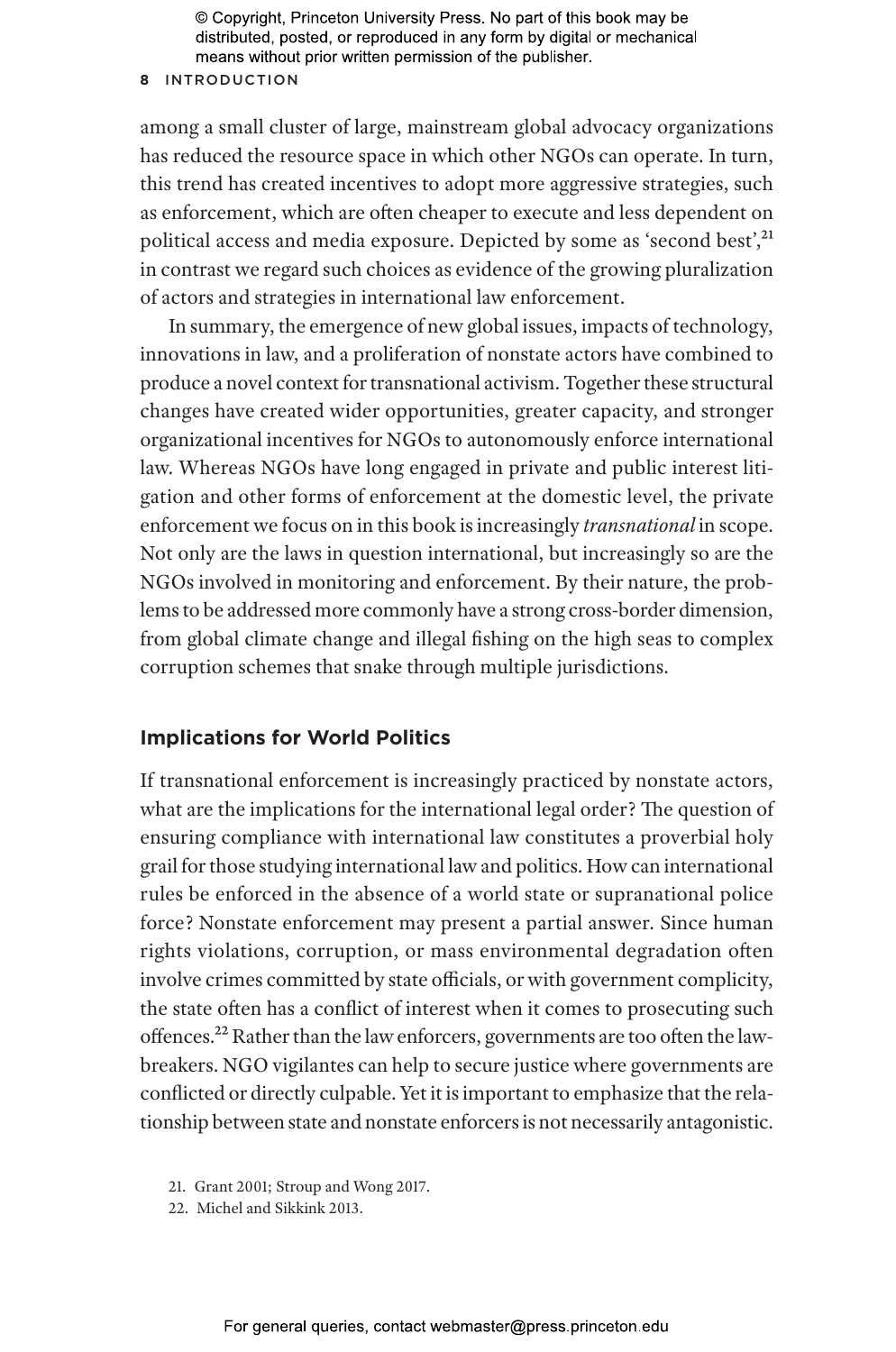#### Introduction **9**

Transnational enforcement can often provide a welcome supplement to state actions, bringing additional resources to an under-resourced system. Sometimes, states simply lack the capacity or technical knowledge to rigorously enforce rules set out in international treaties.<sup>23</sup> Our interviews with those in public law enforcement bodies and NGOs often revealed a subtle game of tacit cooperation between state and nonstate enforcers, as each sought to hold law-breakers accountable. NGO enforcement can thus help to secure global public goods in areas where governments are hostile, weak, absent, or merely indifferent.

Whether it supplements or substitutes for state-led enforcement, transnational enforcement challenges governments' (purported) monopoly on law enforcement. This in turn raises thorny questions about the legitimacy and accountability of NGO enforcers. NGO enforcers often present themselves as selfless crusaders advancing the global public good. But given the concerns evoked by the phrase 'vigilante justice', and the methods of questionable legality adopted by some NGOs in the name of law enforcement, what are the downsides of transnational enforcement? In reflecting on this question, one consideration is whether (and under what circumstances) vigilante justice can be regarded as morally acceptable and legitimate. A second set of questions turns on effectiveness: NGOs may supply a public good but, by doing so, may tempt governments to put even less effort into enforcement, reasoning that NGOs will pick up the slack. More questions follow: If transnational vigilantism presents a warranted addition to state-led enforcement, what mechanisms can ensure due process and guard against self-interested application of law by unrepresentative 'special interest' groups? We address these questions in the final chapter but, perhaps unsurprisingly, do not provide conclusive answers. Our goal is more modest and logically prior: to document and explain the recent rise of private enforcement. Until we recognize nonstate enforcement for what it is, it is impossible to evaluate these practices in either political or moral terms.

This book argues that international law enforcement can no longer be conceived merely in terms of governmental control and self-policing by sovereign states. International law enforcement now involves a plurality of different actors. In some respects this development is not new. What we are witnessing represents in part a return to an earlier historical model in which states neither exercised nor claimed a monopoly on law enforcement. Yet this (re)turn has not been reflected in scholarship. Few scholars today

23. Chayes and Chayes 1993.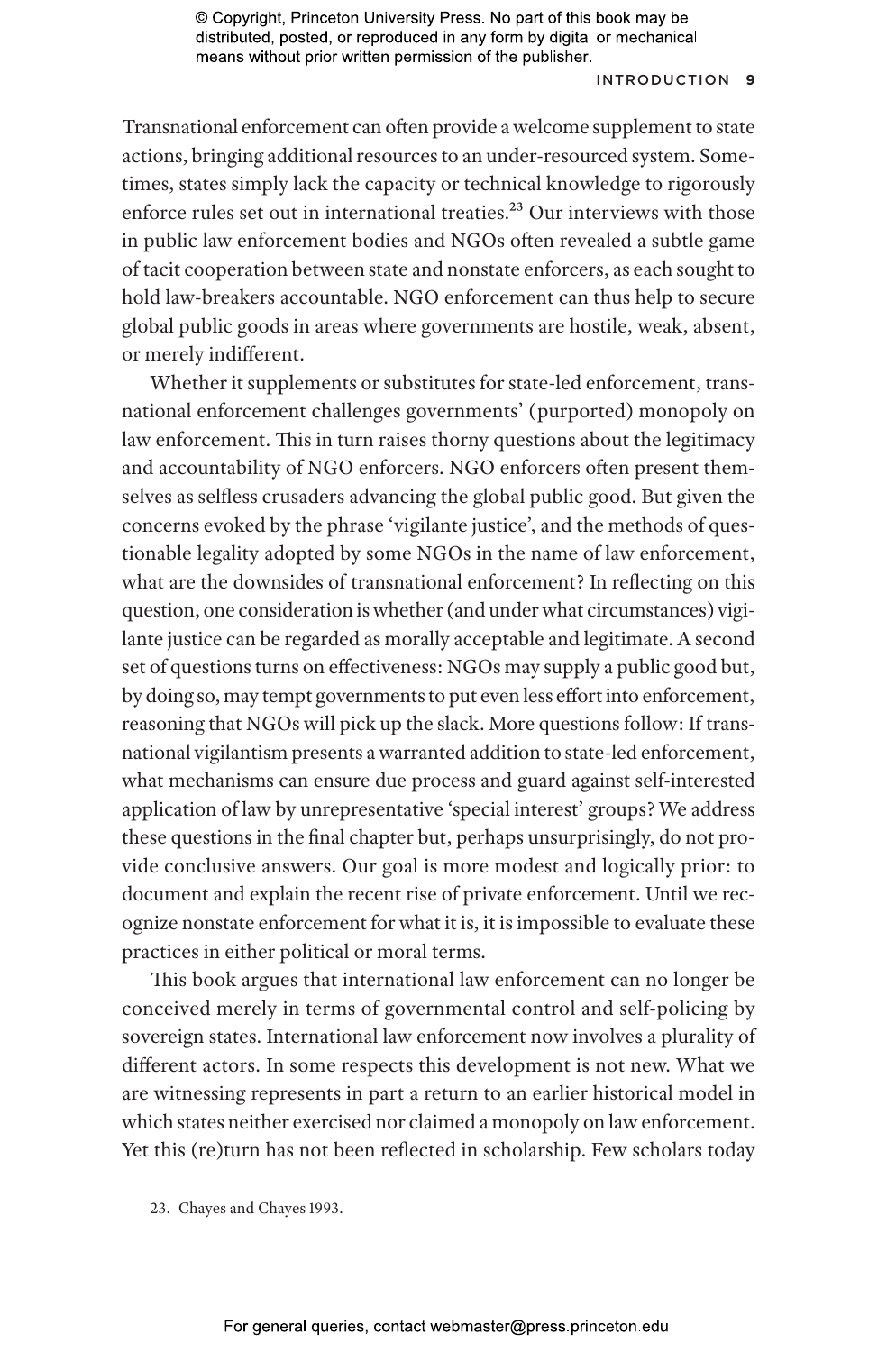#### **10** Introduction

dispute that political, legal, and technological changes have fundamentally transformed relationships between governments and nongovernmental actors and limited the scope of state autonomy and control. Nevertheless, these developments have failed to shift the presumption that international law enforcement is a state monopoly. Our theories and concepts have failed to keep up with the pace of change in the way world politics works.

Some of the enforcement practices we discuss in this book are new; some are older. It is easy to fall into the trap of regarding one or the other as predominant; nonstate enforcement is either an unprecedented novel phenomenon or 'nothing new under the sun'. We reject this simplistic either/ or stance. Surveillance and investigation, for example, have long been used by transnational activists and written about by scholars, especially in the area of human rights. However, the nature and significance of these activities have often been mischaracterized as advocacy designed only to shame law-breakers by highlighting the plight of victims. We argue for the possibility that such autonomous monitoring, investigation, and prosecution by NGOs may comprise a strategy to hold law-breakers directly to account, and hence is better understood as enforcement than advocacy. Too often, we have been looking at NGO enforcement without recognizing it as such. The growing frequency, scope, and sophistication of NGO investigation and prosecution infuse new meaning into seemingly familiar processes and actions, producing a system of nonstate international enforcement in parallel to the state-based system.

### **The Shape of the Book**

What do we mean by enforcement? What explains the growing role of NGOs in enforcement? Chapter 1 is devoted to laying out our answers to these questions. The first task is to explain how we define NGO enforcement and distinguish it from advocacy or service delivery. The second part of the chapter identifies the conditions under which transnational enforcement is likely to unfold. We set out our explanation for the rise of transnational vigilantism by elaborating the main drivers of this trend: (1) a growing misalignment between the reach and depth of international legal agreements on the one hand, and lagging and inadequate state enforcement efforts on the other hand (the 'enforcement gap'); (2) growing opportunities for private actors to engage in international enforcement thanks to advances in law and technology; and (3) growing competition among NGOs which stimulates strategic innovation and specialization, including a turn to autonomous enforcement.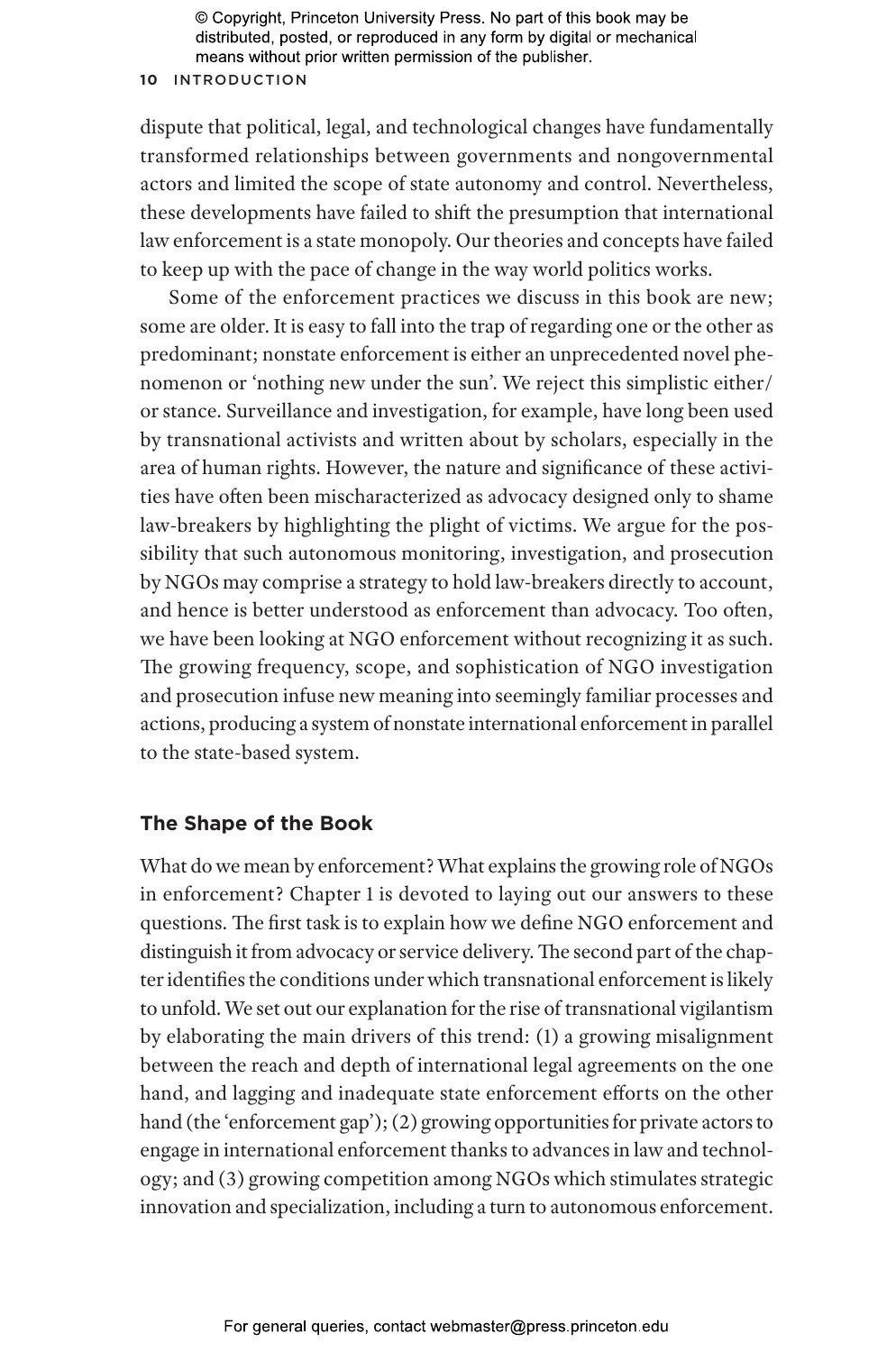The third part of the chapter considers why some NGOs are more likely to embrace enforcement than others.

Having laid out the frame of our argument, in the following three chapters we then apply it to the fields of human rights, environmental protection, and the fight against corruption. In addition to their inherent importance, we focus on these areas for three main reasons. First, they each demonstrate a strong upward trend in NGO enforcement. Second, while all three domains offer fertile conditions for nonstate enforcement, these conditions also vary, which allows us to explore how different contexts shape NGO action. Third, the different timing of the emergence of vigilante enforcement across the three domains allows us to scrutinize how ideas and practices spread across different issue areas of global politics. In many ways, the pioneering NGOs in enforcing international law were human rights groups in Latin America. When governments sought to draw a veil over the past, these groups gathered evidence and privately prosecuted those individuals guilty of torture and disappearances, basing their work on international human rights law. Environmental and later anti-corruption groups learned from these experiences and, as relevant laws and technologies became available, applied, extended, and innovated enforcement strategies in their domains. In some cases, the same NGOs pursued enforcement strategies across more than one of these areas.

In addition to exploring differences in autonomous transnational enforcement across the domains of human rights, environment, and corruption, each chapter reveals that only some NGOs within each domain have embraced vigilante enforcement, while others have stuck with more conventional advocacy and service delivery roles. Early adopters of vigilante strategies have often been small and relatively resource-poor groups striving to find a niche in a densely populated world of competing transnational groups. Over time, however, the growing visibility of NGO enforcement has in some cases created pressure for other groups to adopt enforcement strategies so as to not lose out to their peers. In backing up our claims, we draw on a wide range of primary documents, court records, and numerous interviews conducted by both authors over the last decade, supplemented by secondary sources.

Finally, in the conclusion we integrate and extend our arguments and findings and look to the future. We start by drawing out lessons and patterns from a comparison of NGO enforcement across different policy areas. Next, we consider the wider implications of vigilante justice for the international legal order. The global NGO community has important resources to bring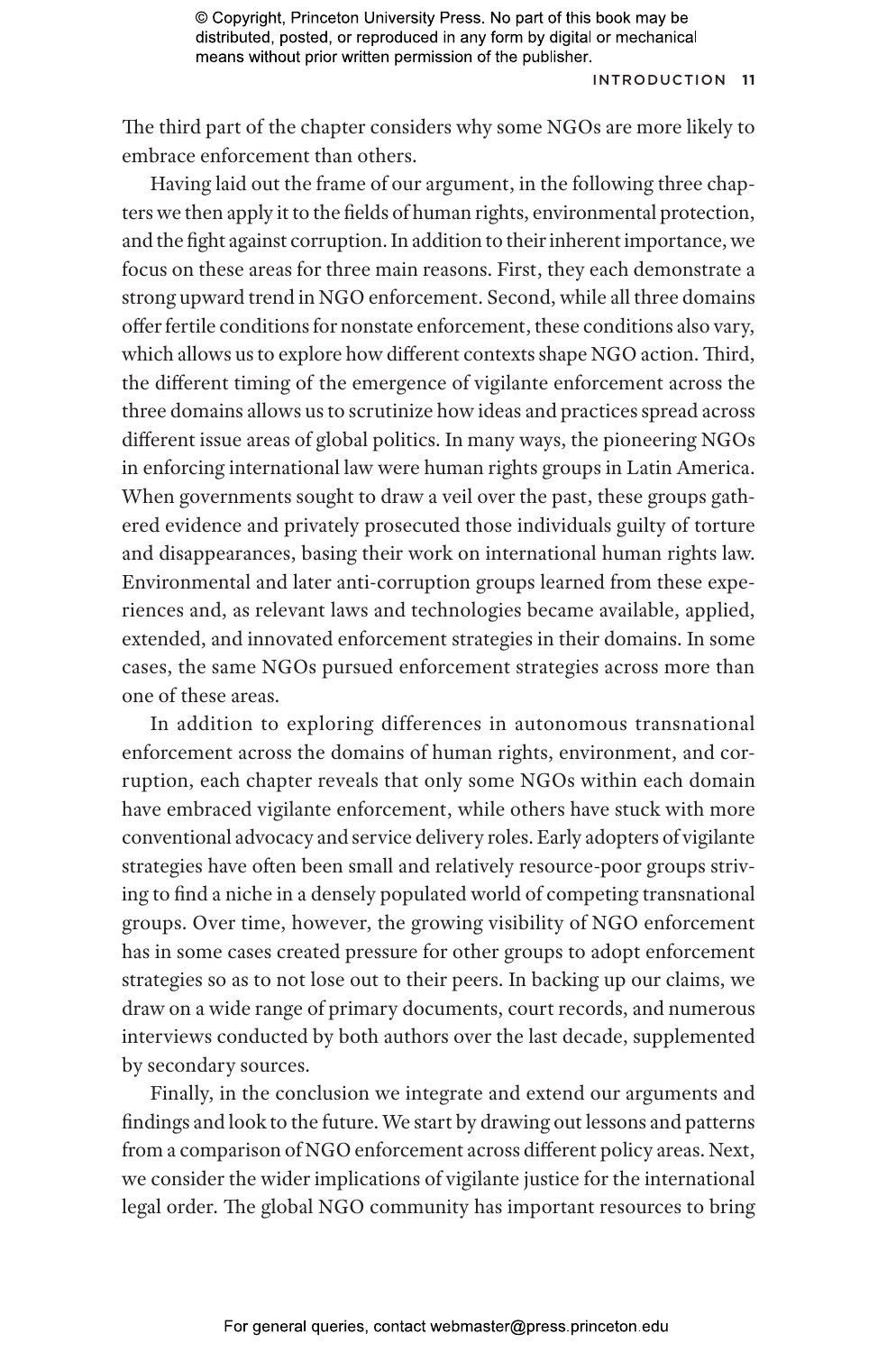### **12** Introduction

to international law enforcement, especially in weak jurisdictions where governments may lack capacity to enforce laws that transcend international boundaries. Yet these positive effects may be cancelled out by negative influences on state incentives if the contributions of NGOs invite governments to shirk their duty by reducing efforts to enforce international law. At the same time, transnational vigilante enforcement raises thorny questions about legitimacy, due process, and accountability. Although our goal is to offer a new understanding of law enforcement beyond the state rather than advocate for or against vigilante enforcement on normative grounds, it is impossible to avoid the vexed moral aspects of these questions.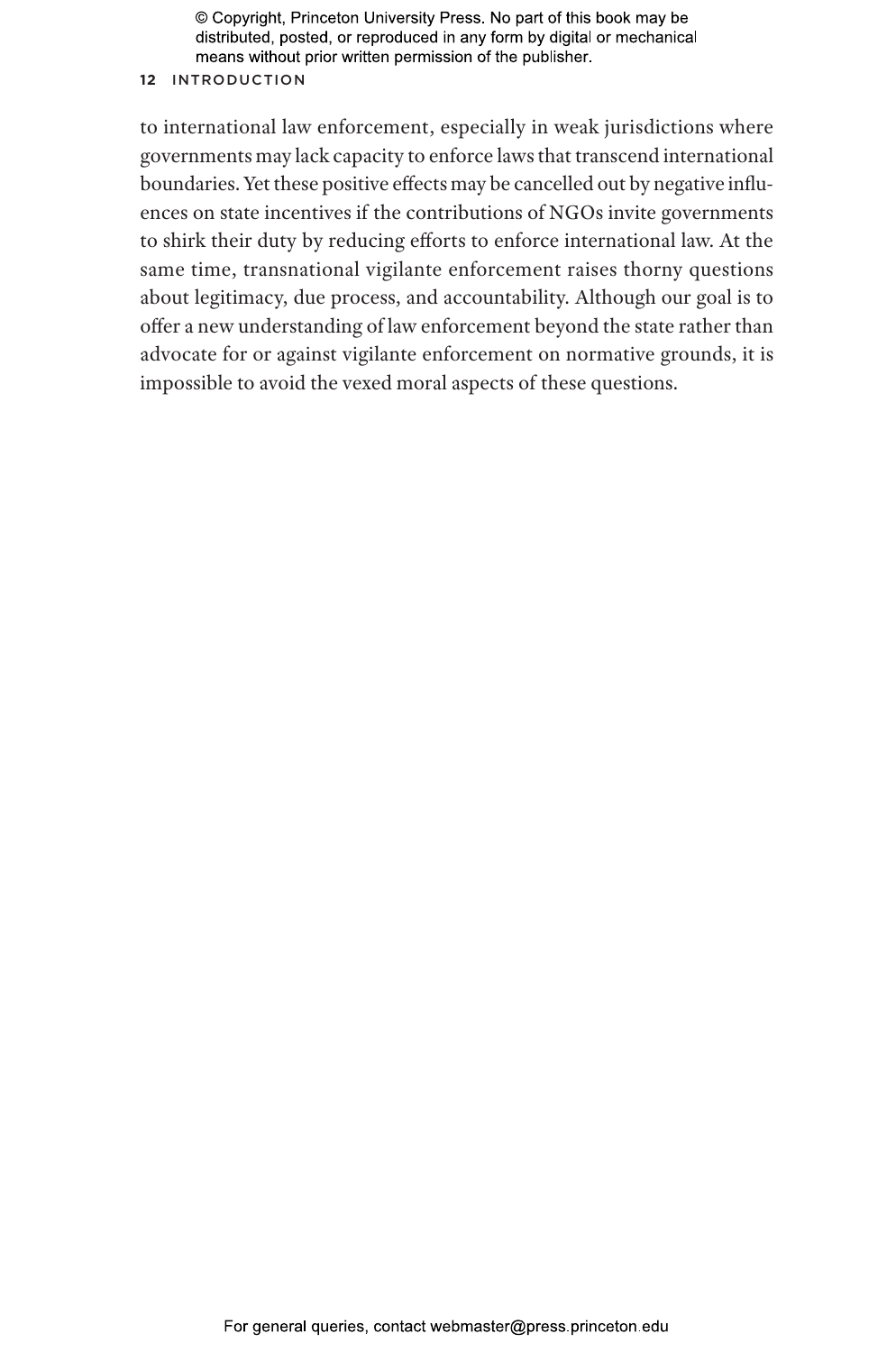# **INDEX**

Aarhus Convention (1998), 37, 90–93 Abacha, Sani, 143 abortion, 163–64 accounting standards, 5, 25 ActionAid, 157 Advisory Service for Squatters, 164 advocacy, 24–25, 171; enforcement versus, 10, 27–28, 42–44, 121–22, 172 Afghanistan, 62 African Charter on Human and Peoples' Rights, 95 African Commission on Human and Peoples' Rights, 55, 135 African Court on Human and Peoples' Rights, 35, 54, 55 Alien Torts Act (U.S., 1789), 56–58, 62, 100 Alley, Patrick, 156 American Academy for the Advancement of Science, 72 American Bar Association, 180 American Convention on Human Rights, 94 American Declaration of the Rights and Duties of Man (1948), 47 Amnesty International, 7, 47; Alien Torts Act and, 57; Eyes on Darfur project of, 72; founding of, 79; human rights treaties and, 58; Human Rights Watch and, 49, 79–82, 170–71; North Korea and, 72; Pinochet case and, 60 Amos, John, 111 Andean Tribunal of Justice, 36 Angola, 134–35 Anti-Bribery Convention (OECD, 1997), 126, 127, 129 anti-corruption enforcement, 124–59, 161–62, 186; by civil law, 141–44; gap in, 128–30; human rights organizations and, 83, 128, 133, 161; by international law, 47, 58, 130–36; legal drivers of, 130–44; technology for, 144–51; Transparency International on, 129. *See also* enforcement

Anton Piller orders, 142 Arab Spring, 144 Argentina, 38, 53, 58; 'dirty war' of, 62; *Poder Ciudadano* of, 132 Argor-Heraeus mining company, 139–40 arms sales, 5, 32, 165–66 *Asociación Pro Derechos Humanos* (Peru), 55 *Asociación Pro Derechos Humanos de España* (APDHE), 62, 63, 132, 135, 157 Assad, Rifaat al-, 135–36, 144 Asylum Access, 55 Austin, Kathi Lynn, 139 Australia, 96, 115, 119, 178 authority, delegated, 25–26 'authority trap', 169 Automatic Identification Signal (AIS), 105–7 Autonomous Nation of Anarchist Libertarians, 164 BAE Systems (arms firm), 136 Bangladesh Environmental Lawyers Association, 103 Bashir, Omar al-, 67 Belgium, 60, 61, 95, 103 Bellingcat (NGO), 39, 73–75, 77–78, 145–46; Global Witness and, 157; on Yemen conflict, 165–66 big-data investigations, 73, 107–8, 147–48. *See also* Open Source Intelligence biological diversity, 88 Birds Directive (EU, 1979), 91–92 Black Fish (NGO), 89, 116, 123, 170 Blackwater Corporation, 18 Blue Seals (organization), 116 Bolivia, 93 Bosnia, 62 *Bosque Antiguo* (NGO), 109–10 Both ENDS (NGO), 103–4 bounty hunters, 4

Brazil, 88, 105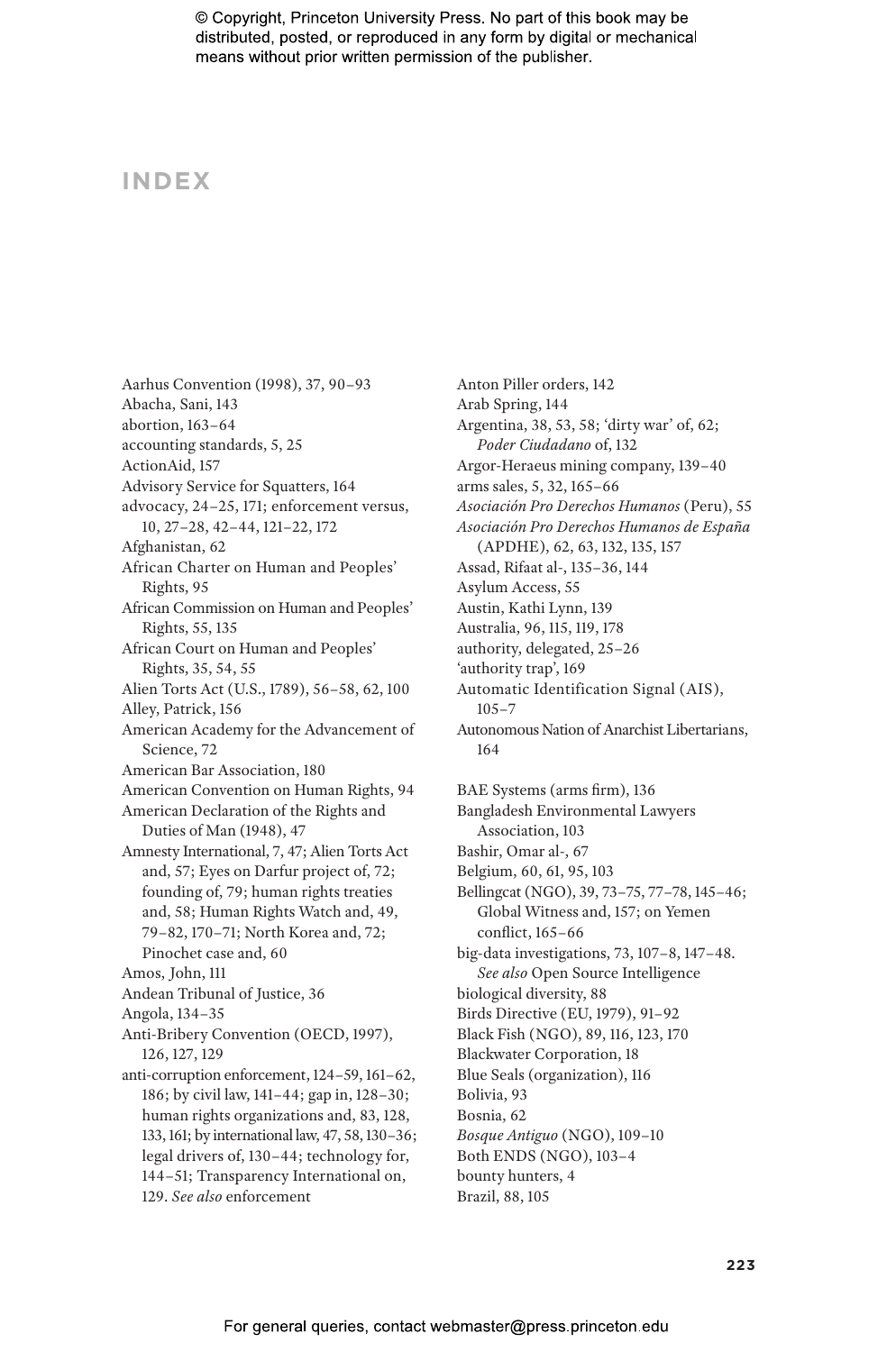#### **224** INDEX

bribery, 147–48; definition of, 124; legality of, 124, 129; OECD convention on, 126, 127, 129; online reporting of, 150–51; Saudi arms deals and, 136 British Petroleum (BP), 106 Browder, Bill, 140–41, 143 Burkina Faso, 134–35 Burma, 57 Bush, George H. W., 61 Bush, Sarah S., 6–7 Caesar-Files Support Group, 66–67 Cambodia, 65, 156 Cameroon, 73–74, 118–19 Campaign Against the Arms Trade (NGO), 136 capacity building, 34, 120 Carnegie Mellon University Center for Human Rights Science, 75 'cause-lawyering', 30 censorship, internet access and, 40 Center for Advanced Defense Studies (C4ADS), 166–67 Center for Constitutional Rights, 56 Center for Justice and Accountability, 56, 62 Center for Justice and International Law (CEJIL), 55 Center for Public Integrity, 146 Central Intelligence Agency (CIA), 62 *Centro de Estudios Legales y Sociales* (CELS), 53–54 Chad, 60–61, 77 Chevron Corporation, 57 children's rights, 50 Chile, 53 China, 120; illegal fishing by, 106, 108; Xinjiang human rights abuses in, 38, 73 Christian Aid, 157 CIJA. *See* Commission for International Justice and Accountability citizen's arrest, 28–29 civil law enforcement, 56–58; of corruption, 141–44; of environmental protections, 99–101 civil litigation, 21–22 Civil Society Coalition, 127 Civitas Maxima (NGO), 61, 63, 132 ClientEarth, 92, 103 Climate Action Network Europe, 96 climate change, 20, 22, 84; human rights and, 94–95; legal cases on, 90–99; litigation risk and, 177–78 Coalition for the International Criminal Court, 64n91

Cobra Collective (NGO), 110 Coca-Cola, 57 Codpeace (organization), 113 Cold War, 78–79, 126 Colombia, 58 *Comisión Ecuménica de Derechos Humanos* (Ecuador), 55 *Comité Catholique contre la Faim et pour le Développement*, 133 Commission for International Justice and Accountability (CIJA), 81–82; ICC and, 66–67; Syrian atrocities and, 66–67 compliance, 17–18, 21. *See also* enforcement Conflict Awareness Project (NGO), 132, 139, 157 Congo-Brazzaville, 133–35 Congo-Kinshasa, 62, 68; gender-based violence in, 81, 180–81; illegal gold mining in, 139–40; TRIAL International lawsuit in, 70 Conservation Drones (NGO), 110 Conservation International (NGO), 110 Convention Against Torture, 59 Convention on Biological Diversity, 88 Convention on International Trade in Endangered Species (CITES), 26, 86, 87 Convention on the Elimination of All Forms of Discrimination against Women, 163 coral reefs, 87 Corner House (NGO), 136–39, 157 corruption, 11, 46–47, 58, 124–59. *See also* anti-corruption enforcement Cossart, Sandra, 99 Costa, Andrea, 107, 108 court access, 34–38 crimes against humanity, 59–61; Rwandan, 61; Syrian, 63, 66–67 Danske Bank, 141 Darfur, 72 Deepwater Horizon oil spill, 106 deforestation, 38, 100, 105 de Gheldere, Serge, 103 De Groot, Laurens, 116 Del Monte Corporation, 57 Deloitte and Touche accounting firm, 155 desertification, 38, 88 diamond trade, 157 DigitalGlobe (satellite imagery company), 71, 166 disappearances, 11, 50, 53 DNA analysis, 109–10 DoZorro accounting system, 150 Drohi, Ofir, 117–18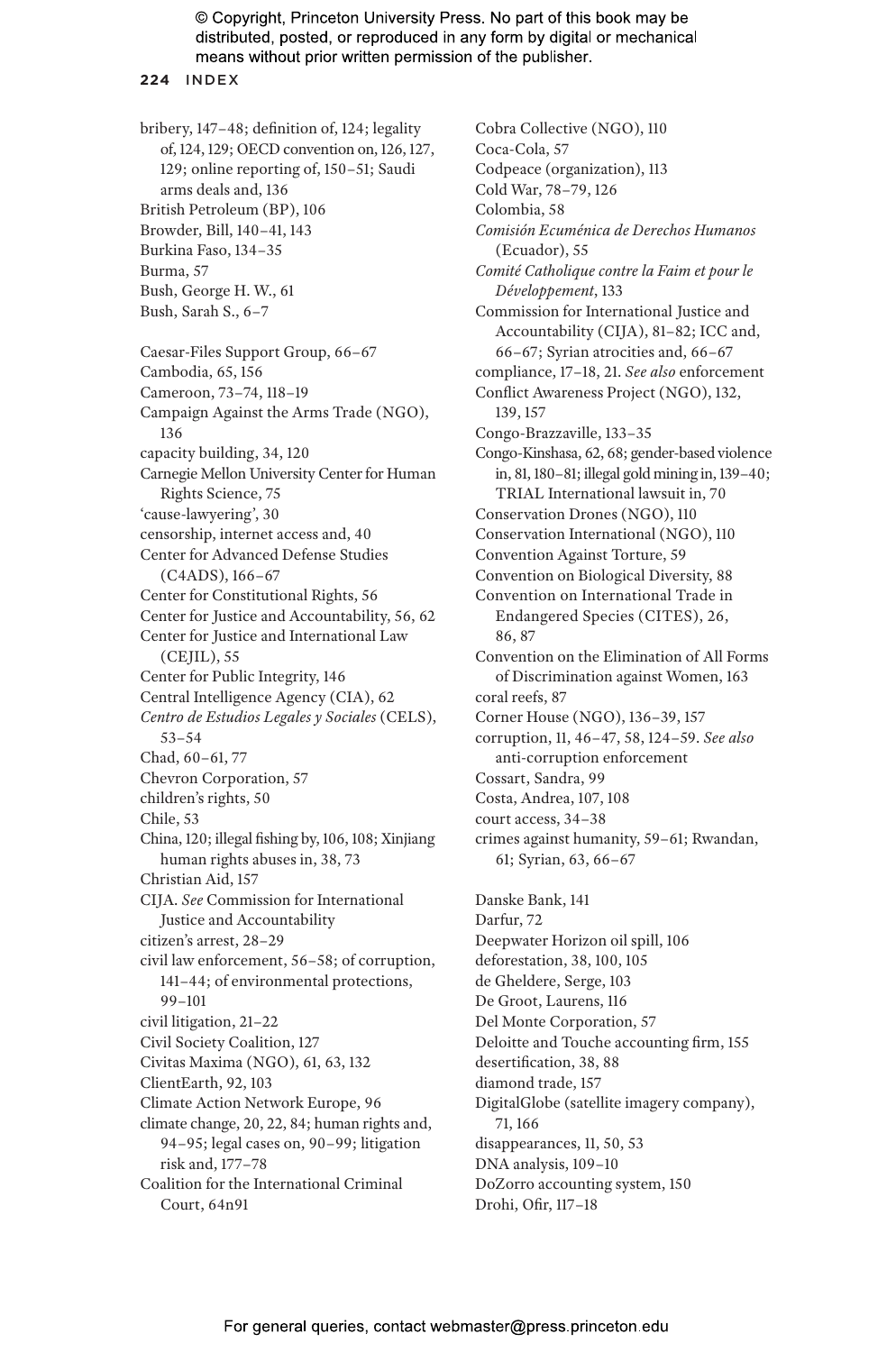#### INDEX **225**

drones, 38, 110, 111, 149–50; medical care with, 163 drug trafficking, 32 Duterte, Rodrigo, 173 Duty of Vigilance Law (France), 58

Duvalier, Jean-Claude 'Baby Doc', 142

Earth First!, 114

- Earth League International (ELI), 107–8
- Earthlife (NGO), 98
- EarthRights International, 56–58
- Earth Summits, 85, 87, 88
- Eco Activists for Governance and Law Enforcement (EAGLE), 112, 117–18
- economic sanctions, 50–51
- eco-terrorist groups, 31, 114
- Ecuador, 106; environmental protections in, 93, 100; human rights abuses in, 58
- EG Justice (NGO), 135
- Egypt, 134–35
- Eigen, Peter, 152, 154–55
- *Ekozashchita!* (Ecodefence!), 172–73
- election monitoring, 5
- embezzlement, 126, 135–36, 143
- endangered species, 26, 86, 107–8, 110–11, 117, 156
- enforcement, 13–24, 28–31, 124–59, 161–62; advocacy versus, 10, 27–28, 42–44, 121–22, 172; capacity building for, 34; civil law, 56–58, 99–101, 141–44; compliance and, 17–18, 21; definitions of, 16–17; directaction, 112–19, 121; effectiveness of, 176–84; of global governance, 15–24, 28–31, 176; legitimacy of, 184–87; as NGO niche, 104, 110–12, 121–22; private, 4–5; soft, 176; surveillance and, 23, 28; technological advances in, 68–78, 104–12; 'turn' to, 78, 83. *See also* anti-corruption enforcement; transnational enforcement
- 'enforcement gap', 5; in anti-corruption laws, 128–30; in environmental protection, 86–89; in human rights, 49–51; in international law, 32–34

- ENI (Italian oil firm), 137–39
- entrepreneurship, 'norm', 24, 27, 171
- Environmental Investigation Agency, 121, 156
- Environmental Justice Foundation, 170 Environmental Law Association (South Africa), 103
- environmental protection, 11, 84–123; anticorruption groups and, 161; civil law for, 99–101; 'enforcement gap' in, 86–89; Heathrow Airport expansion and, 20, 22;

international laws for, 47, 58, 162; legal cases for, 29–30, 35, 89–104 Equatorial Guinea, 1–2, 30, 132–34 Eswatini (formerly Swaziland), 63 Etete, Dan, 137–39 European Center for Constitutional and Human Rights, 63, 66–67 European Convention on Human Rights (ECHR), 47, 92–95 European Court of Human Rights, 36, 54, 74, 95–96 European Court of Justice, 36 Europol, 69 evidence gathering, 28–29; phone apps for, 69–70; of sexual violence, 71; for Syrian atrocities, 66–67; technological advances with, 68–78, 104–12 ExxonMobil, 57, 155 eyeWitness to Atrocities, 69–70

- *Fédération des Congolais de la Diaspora*, 133 *Fédération Internationale des Ligues des Droits de l'Homme* (FIDH), 60, 63, 75 Filartiga, Joelito, 56 Ford Foundations, 79 Ford Motor Company, 57 'forensic architecture', 39–40, 75–76 fracking, 111 France, 133–34; Duty of Vigilance Law of, 58; World Organization for the Protection of the Environment in, 103 Franco, Francisco, 62 Free Trade Unions of Burma, 57
- Friends of the Earth, 42, 91–92, 113–14; ClientEarth and, 103; mission of, 170–71

Gabon, 118, 133, 135

- Gaddafi, Muammar, 75–76
- Gaddafi, Saadi, 144
- Galapagos Islands, 106
- 'general interests' (*actio popularis*), 36
- General Motors, 57
- Geographic Information Systems (GIS), 5, 38, 105
- Geospatial Technologies and Human Rights program, 72
- German Code of Crimes against International Law, 67
- Germanwatch (NGO), 101
- Gharib, Eyad al-, 63
- Giannini, Tyler, 57
- Gjerde, Kristina, 45
- Global Fishing Watch, 105–6, 111, 167
- Global Forest Watch, 105

Engels, Chris, 66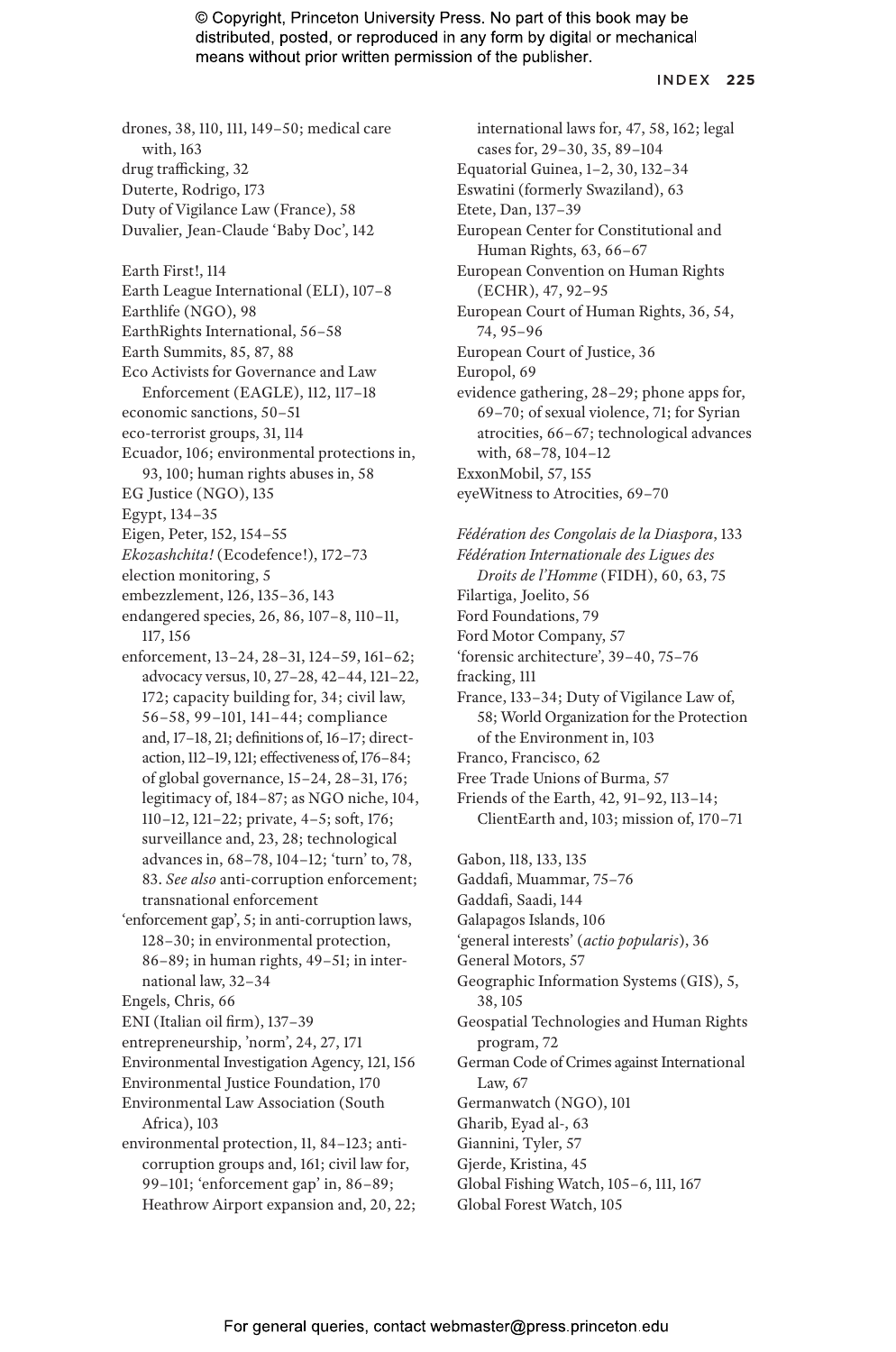**226** INDEX

global governance, 13–15, 25–28; definitions of, 24; enforcement of, 15–24, 28–31, 176; transnational actors in, 24–25 globalization, 22–23, 173–76; 'dark side' of, 126 Global Legal Action Network (GLAN), 63, 74, 165 global politics. *See* world politics Global Positioning Systems (GPS), 38 Global Witness, 125; advocacy by, 171; anticorruption enforcement by, 137–39; Environmental Investigation Agency and, 156; founders of, 138, 156; on Obiang, 133; staff of, 157; Transparency International and, 152, 154–58 Gomez, Krizna, 173–74 Goncharenko, Andrey, 164 Gooch, Charmian, 156 Google Earth, 105 Grandmothers of the Plaza de Mayo (Argentina), 53 Grant, Philip, 65–66, 67 Greenpeace, 7, 113–16, 170–71; civil disobedience by, 121–22; ClientEarth and, 103; membership of, 120; Sea Shepherds and, 116, 122 *Greenpeace v. Norway* (2017), 93, 102 Guatemala, 58, 62, 77 Guengueng, Souleymane, 60 Habitats Directive (EU, 1992), 91–92 Habré, Hissène, 60–61, 77, 171 Haiti, 96 Hassan, Jamil, 66–67 Heathrow Airport, 20, 22 Heimann, Fritz, 152 Helsinki Watch, 65, 79 Hermitage Capital investment firm, 140–41, 143, 157 Higgins, Eliot, 74–75 human rights, 11, 47–83, 162; anti-corruption enforcement and, 83, 128, 133, 161; 'causelawyering' for, 30; civil law enforcement of, 56–58; climate change and, 94–95; 'enforcement gap' in, 49–51; environmental NGOs and, 83; private lawsuits for, 30–31; training in, 82 Human Rights Data Analysis Group, 77 human rights 'turn', 95–96 Human Rights Watch (HRW), 47; Amnesty International and, 49, 79–82, 170–71; creation of, 55; Habré trial of, 77, 171; Helsinki Watch, 65, 79; Khashoggi case of, 62–63; Pinochet case and, 60

human trafficking, 32, 168 Hunter, Bob, 120 IBM, 57 Imazon (NGO), 105 immigrants, 50, 75–76 India, 93, 150, 151 Indonesia, 58, 109, 110 Instant Detect Program, 109 Institute for Science and International Security, 166 Inter-American Commission on Human Rights, 54, 55, 96 Inter-American Court of Human Rights, 54–55, 94 Intergovernmental Panel on Climate Change (IPCC), 98 International Accounting Standard Board, 25 International Anti-Poaching Foundation (IAPF), 117 International Bar Association, 69 International Commission of Jurists, 60 International Consortium of Investigative Journalists (ICIJ), 145, 146, 157 International Court of Justice, 35 International Covenant on Civil and Political Rights, 96 International Criminal Court (ICC), 35, 49, 64–69; anti-corruption laws and, 131–32; CIJA and, 66–67; NGOs and, 64–65, 67–68; Rome Statute of, 59, 60, 64, 180; universal criminal jurisdiction and, 62 international dispute settlement institutions, 6 International Humanitarian Law, 165–66 International Labor Rights Fund, 56–58 international law, 8–10, 32–34; domestic use of, 52–54; enforcement of, 8–10, 32–34, 47, 58, 130–36, 176–84; 'forum-shopping' in, 37; human rights and, 11 International Monetary Fund (IMF), 126 International Partnership for Human Rights, 70 International Rights Advocates, 58 International Tribunal for the Law of the Sea, 35 International Union for Conservation of Nature, 26n41, 45 Interpol, 1, 20, 89, 118, 140n65, 175 Inuit, 94, 113 Iran, 166–67 Iraq, 18, 66 Janaagraha Centre for Citizenship and

Democracy, 150–51 Japanese whaling, 22, 113–15, 119, 178, 186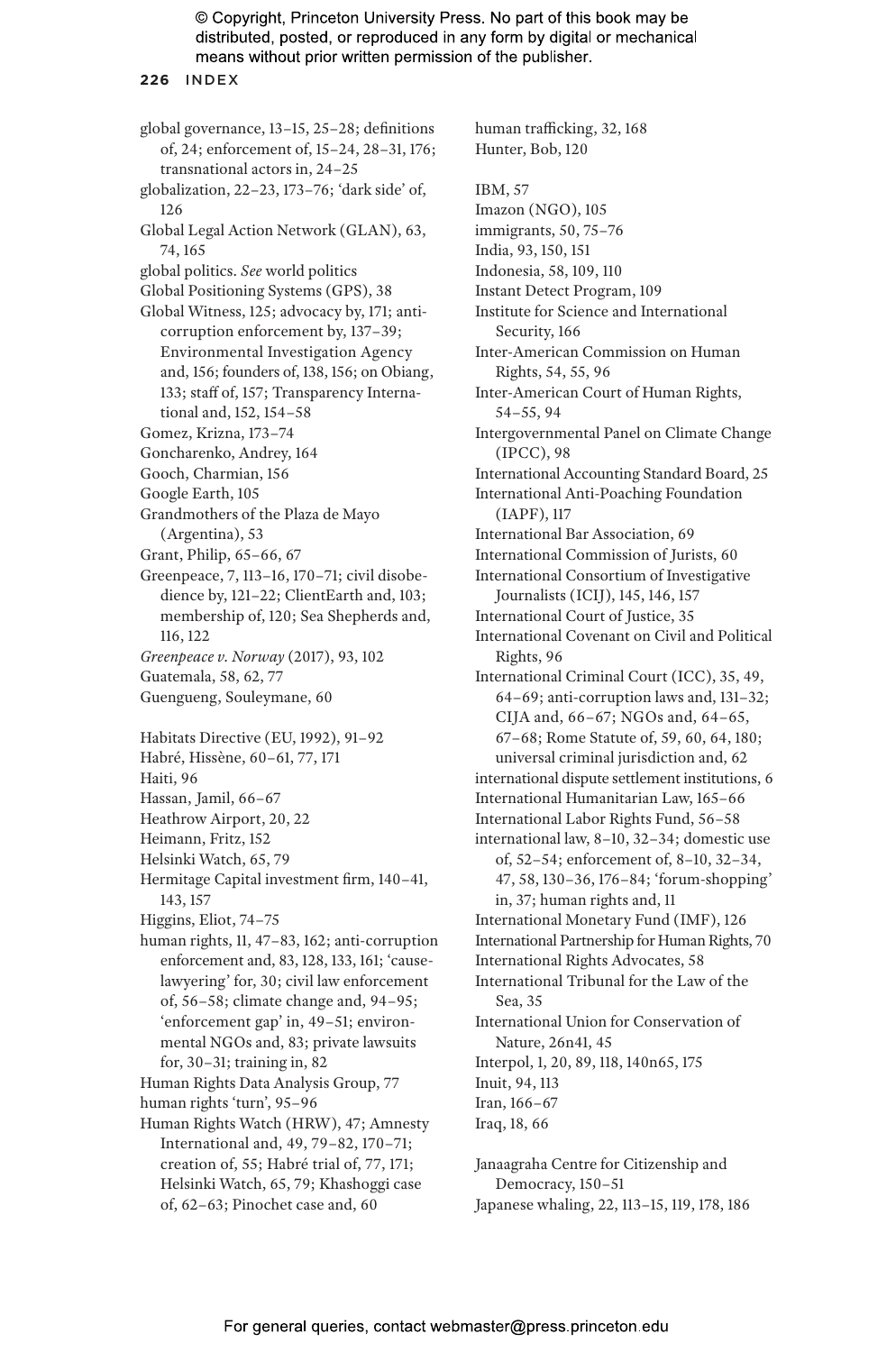Moudeina, Jacqueline, 60

INDEX **227**

Johnson, Martina (Liberian official), 61 Jonathan, Goodluck, 138, 139 journalism, investigative, 145

Kaleck, Wolfgang, 63 Kenya, 71; election-related violence in, 65; environmental protections in, 93; genderbased violence in, 81; ICC and, 65 Khashoggi, Jamal, 63 Kickstarter, 145 King, Rodney, 70 Kirchner, Nestor, 53 Kiribati, 106 *Klimaatzaak* (NGO), 95, 103 Konkola Copper Mines, 101 Koroleva, Alexandra, 172–73 Kyoto Protocol (1997), 88 Larmour, Peter, 152 Lawyers' Environmental Action Team (Tanzania), 103 Leigh Day law firm, 137, 143 Lesotho, 63 Liberia, 58, 61, 118 Liberian Global Justice and Research Project, 61 Libya, 75–76, 135, 144, 167 Lincoln, Abraham, vii litigation financing firms, 144 Lliuya, Saúl Luciano, 101 Magnitsky, Sergei, 140 Mahdi, Ahmad al-, 76 Malawi, 63 Malaysian airliner MH17, 74 Mali, 76–77 Malibu Oil and Gas (Nigeria), 137–39 mangrove destruction, 87 Mareva injunctions, 142 Mauritania, 62 McNamara, Robert, 152 medical forensic records, 71 Microsoft Corporation, 106 *Milieudefensie* (NGO), 99n82, 101 Moldova, 146 money laundering, 5, 32, 127; by Rifaat al-Assad, 135–36; databases for, 147–48; Moldovan, 146; by Obiang, 1–2, 133, 134; Russian, 140–41, 143, 164 Monfrini, Enrico, 143 Moody-Stuart, George, 152 Moratorium on Commercial Whaling, 114–15 Morocco, 163 Mossack Fonseca law firm, 146

Myanmar, 57 Namibia, 119 'naming and shaming', 2, 18, 23, 24, 51 National Council of Resistance of Iran, 166 Navalny, Aleksei, 173 Nefertari, Evelyn, 75 Neier, Aryeh, 79, 80 nepotism, 126 Nicaragua, 58 Nigeria, 127, 137–39; environmental protections in, 93, 100–101; human rights abuses in, 63 nongovernmental organizations (NGOs), 189–92; autonomy of, 18–20; branding of, 42; Cold War and, 78–79; collaboration among, 41, 43, 171–72; competition among, 6–8, 41–43, 78–83, 108, 119–22, 151–58; definitions of, 15–16; emulation by, 160; flexibility of, 65–66; funding of, 44, 119–20; ICC and, 64–65, 67–68; 'niche', 69, 71, 104, 110–12, 121–22, 169–70; number of, 6–7; regional international courts and, 54–55; strategic differentiation among, 71, 168–72; tactics of, 42–44, 80–81, 112–13 Nordbank, 141 'norm entrepreneurship', 24, 27, 171 North Korea, 38, 58, 72, 167 Norway, 93, 102 'no win, no fee' arrangement, 137, 143–44 nuclear proliferation, 166–67 Nuremberg Trials (1945–46), 59 Obiang, Teodorin, 1–2, 30, 132–35, 144, 155 Obiang, Teodoro, 132–33 Oceana (NGO), 105 Ó Cuinn, Gearóid, 165 Offshore Leaks Database, 147 OpenCorporates (NGO), 147–48 Open Society Foundations (OSF), 63, 139–40, 142–43; Bellingcat and, 145; Global Witness and, 157; ICIJ and, 146; Transparency International and, 154 Open Society Justice Initiative, 180 Open Source Intelligence, 39, 74–78, 107–8,

145–48, 164 Organization of Economic Co-operation and Development (OECD), 126, 127, 129 Organized Crime and Corruption Reporting Project, 145, 154, 157

Outlaw Ocean (NGO), 167

Oxfam (NGO), 42, 57, 98, 157

ozone depletion, 84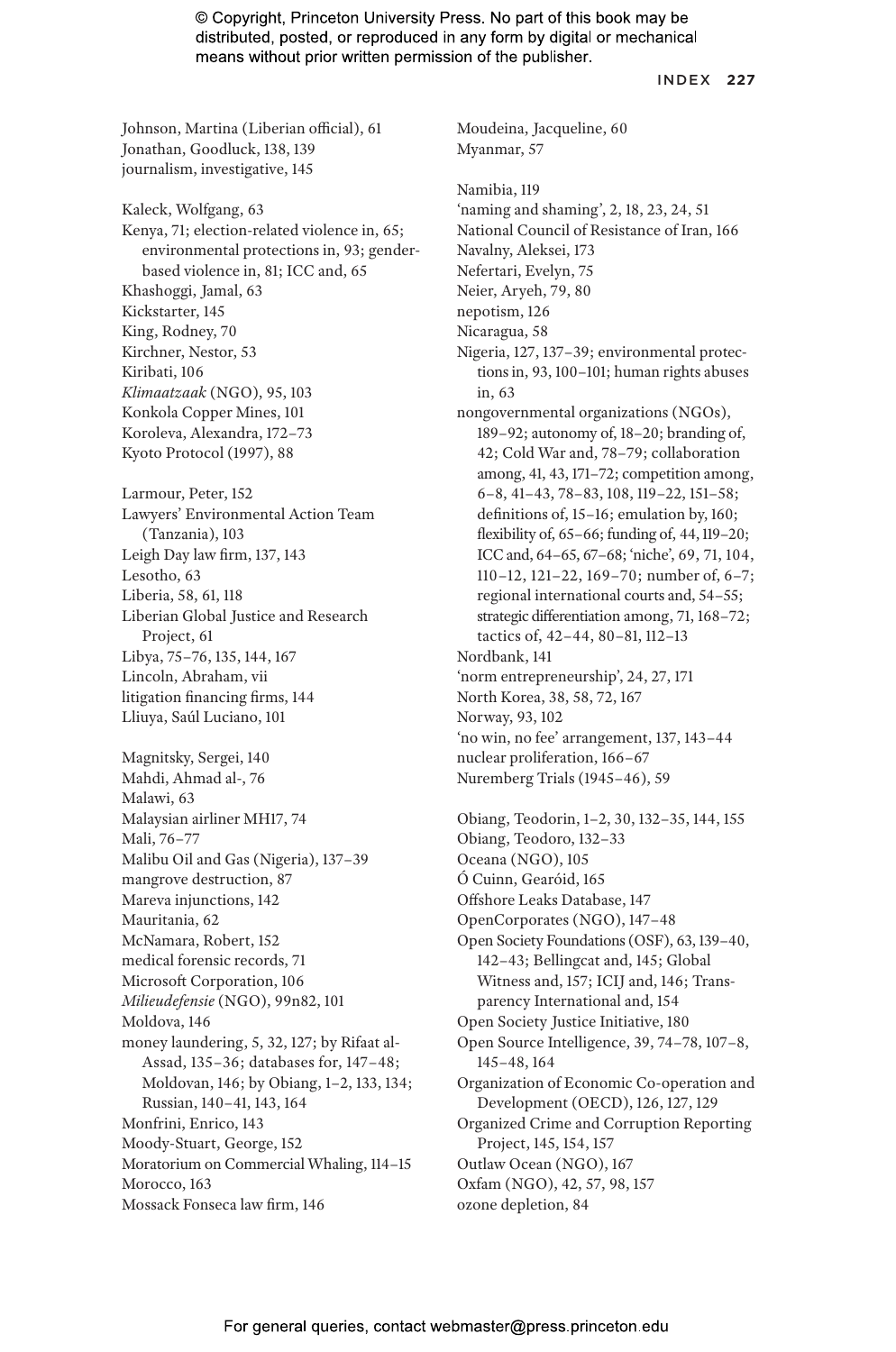#### **228** INDEX

Pakistan, 173 Panama Papers, 5, 146–47, 164 Paraguay, 56 Parfitt, Gerald, 152 Paris Agreement on Climate Change (2015), 20, 22, 97–99, 173, 181–82 Paso Pacifico (NGO), 109 Peru, 55, 101 Philippines, 173 phone apps, 69–70, 109, 163 Physicians for Human Rights, 71 Pinochet, Augusto, 57, 59–61, 64, 78, 186 piracy, 18, 59 Plan B (NGO), 97–98, 103–4 *Poder Ciudadano* (NGO), 132 Pope, Jeremy, 152 Portugal, 163 Portuguese Youth (NGO), 96 Price, Richard, 185 Protective Costs Order, 137 ProZorro accounting system, 150

Qatar, 162

Ramsar Convention on Wetlands, 27 Raslan, Anwar, 63 Re:Common (NGO), 137–39, 157 Redford, Katie, 57 Riggs Bank, 133 Ríos Montt, Efraín, 77 Rockefeller Foundations, 79 Rodríguez-Garavito, César, 173–74 Rome Statute (1998), 59, 60, 64, 180 Rotary International, 42 Royal Dutch Shell, 98–99, 103–4; in Nigeria, 95, 100–101, 137–39 Rule of Law Index, 50 Russia, 75; foreign NGOs in, 172–73; Malaysian airliner destroyed by, 74; money laundering in, 134, 140–41, 164; Ukraine invasion of, 70 Rwandan genocide, 61, 62 Rwandan International Criminal Tribunal, 65 Sahelian droughts, 84 Sakala Community Center for Peaceful Alternatives, 96 Salman, Mohamed bin (Saudi crown prince), 62–63 satellite technology, 5, 68, 71–73, 76–78, 104–7; artificial intelligence for, 111; Iranian nuclear facilities and, 166; uses of, 38–39 Saudi Arabia, 136; Khashoggi murder and, 62–63; Yemen conflict of, 74, 165–66 seal hunts, 113–14

Sea Shepherd Conservation Society (SSCS), 1–2, 22, 44–45, 89, 106, 186; Australia and, 178; direct actions by, 114–16; government partnerships with, 118–19; Greenpeace and, 116, 122; *Thunder* capture by, 1, 20, 22, 45, 118, 175; website of, 170 sea turtles, 109 Senegal, 60 Senior Women for Climate Protection (Switzerland), 90 Sentry (NGO), 132, 157 Serbia, 62 'seven sisters' (environmental groups), 120–21 sexual violence, 71, 81, 180–81 sharks, 110 Sharon, Ariel, 61 Shell oil company. *See* Royal Dutch Shell Sherpa (NGO), 99, 133–36, 157; Qatar lawsuit of, 162; Transparency International and, 155 Sierra Club (NGO), 113 Sierra Leone, 65 Silverstein, Ken, 133 SITU (architectural firm), 75–78 Skylight (NGO), 106 SkyTruth (NGO), 105–7, 111 slave trade, 5 SmartParks (NGO), 111 SoarOcean (NGO), 110 social media, 69–70, 148–51 Soros, George, 142 South Africa, 93, 98, 103 Southern African Litigation Centre, 67 Southern Ocean whaling, 22, 115, 119 Spain, 63, 135; Franco-era crimes in, 62; Pinochet trial and, 61–62 SSCS. *See* Sea Shepherd Conservation Society Sterling Committee for Human Rights, 76 *Stitching Urgenda v. The Netherlands Government* (2015), 92, 96 Stockholm Declaration on the Human Environment (1972), 32 Stolen Asset Recovery (StAR) Initiative, 130 Streep, Meryl, 146 Sudan, 38, 67 surveillance, 10; enforcement and, 23, 28; technological advances in, 68–78, 104–12 *Survie* (NGO), 133 Swaziland (now Eswatini), 63 Swedbank, 141 Swedish Society for Nature Conservation, 91 Switzerland, 90 Synthetic Aperture Radar, 76 Syria, 135, 167 Syrian Civil War, 66–67, 70; atrocities in, 63, 66–67; satellite evidence of, 72